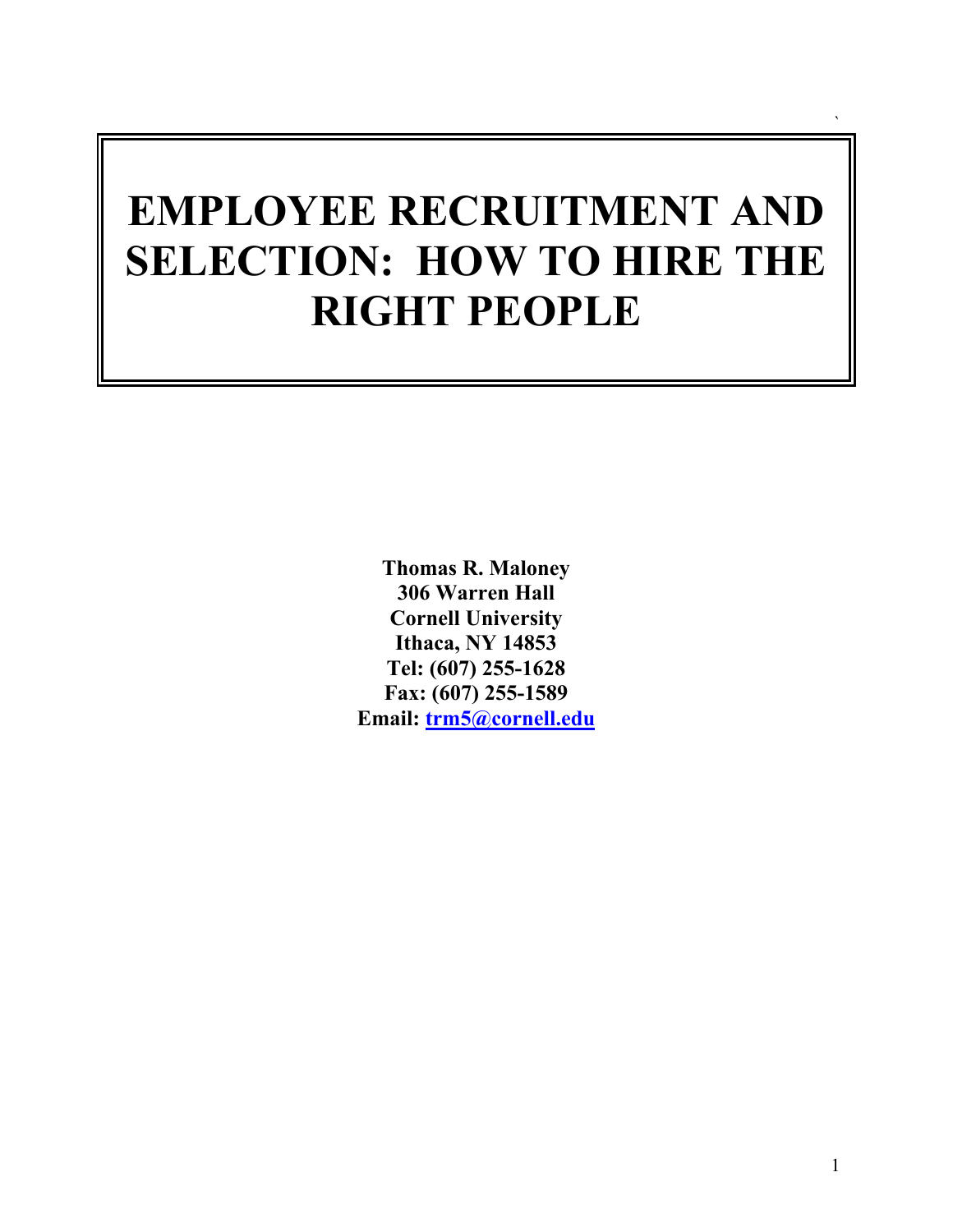### **Marketing Your Organization**

#### **I. Creating a positive public image for your business or organization.**

- Facility Appearance
- Valued community member
	- Environmental practices
	- Open space
	- Community involvement and public service

#### **II. Developing a positive internal image – What do your employees tell their friends and family members about what it is like to work for you?**

- How people are treated
- Leadership and supervisory skills of managers
- Working conditions
- Retrain and develop current employees for tomorrows needs
- Ensure those you hire succeed
- Wages and benefits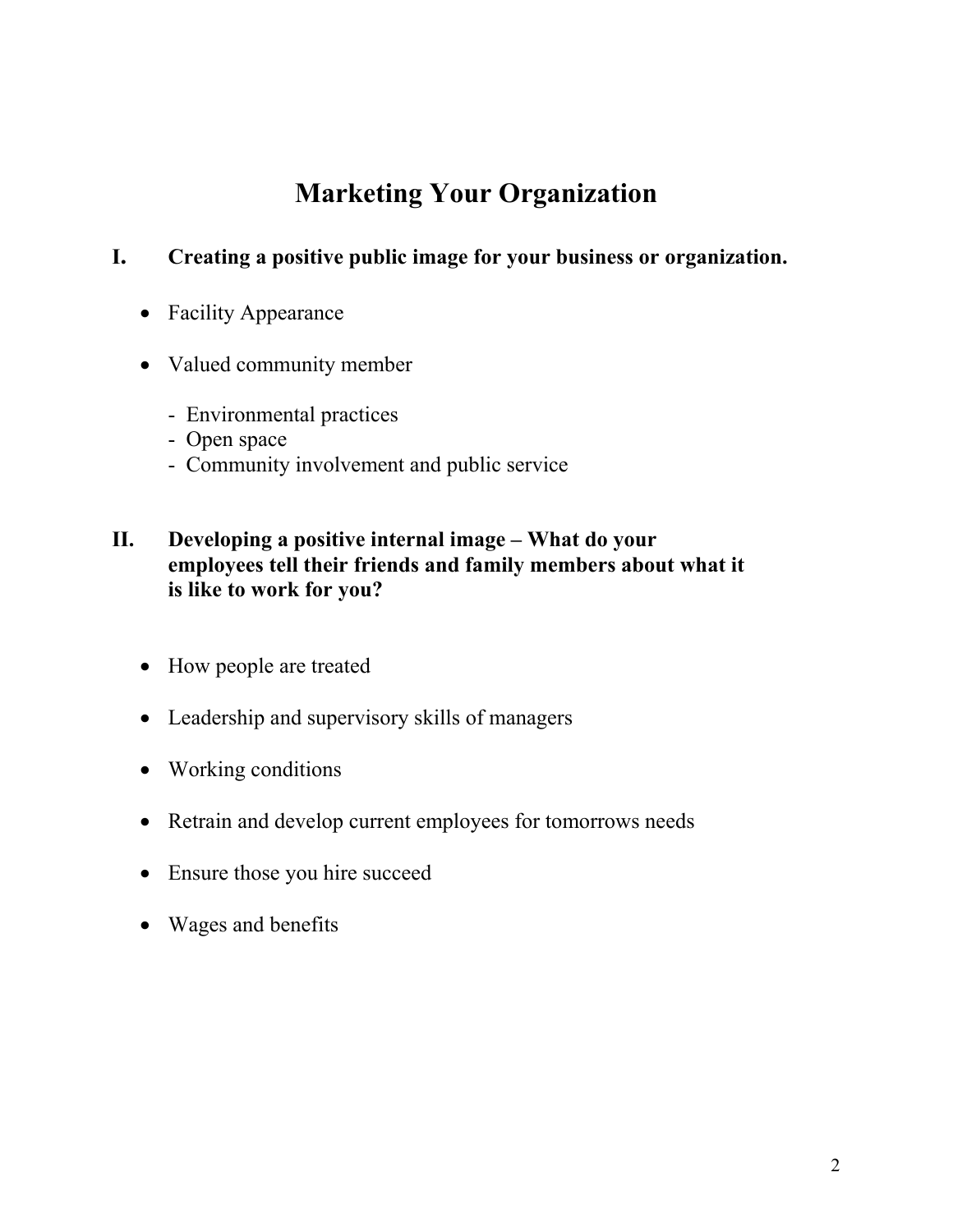# **Preparing to Recruit**

### **A) Consider Both External and Internal Environment**

- Understand the external environment
- Develop a plan to adjust the internal business environment

#### **B) Know What You Want**

- Assess your situation and identify competencies
- Develop or update organizational chart
- Develop or update job descriptions
- Match positions to job descriptions
- Hire employees who fit job descriptions or who can be trained

#### **C) Make Time to Recruit and Hire**

You can't hire well if you don't take the time to recruit well

### **All the leadership, supervisory and motivation skills in the world will not compensate for a poor job of recruitment and selection.**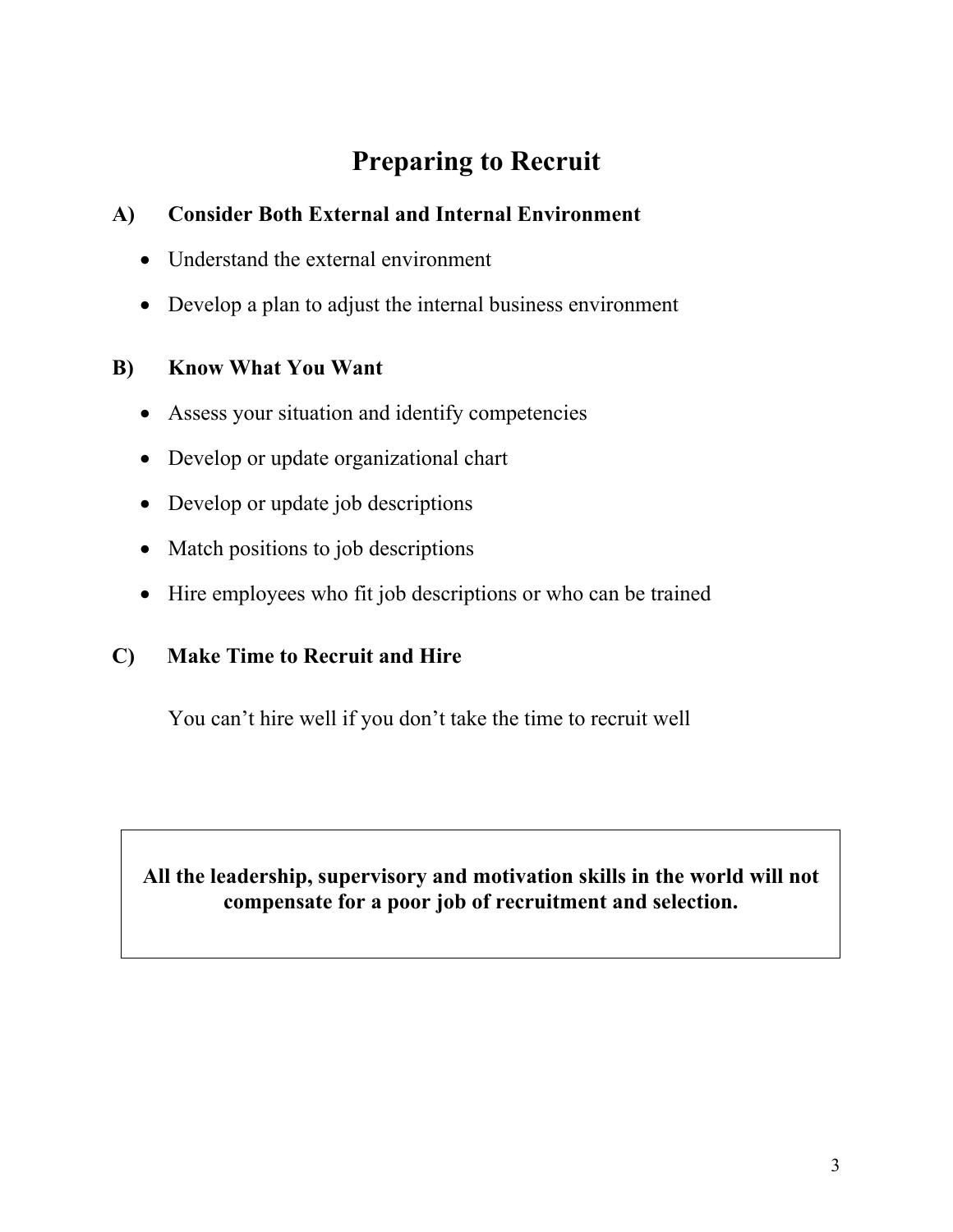### **Writing Effective Job Descriptions Example Format**

The job description should clearly outline for a perspective employee the duties of the position and other details required to understand what the job is and how it is to be performed. Some employers resist using job descriptions because they feel it locks them in to a set of duties or performance standards. They fear that an employee will say: "I don't have to do that task; it's not in my job description". A job description should be viewed as a guideline for the position at any particular point in time. Since the duties and functions in any business change, the job description should change as necessary to accommodate the work environment. Consequently, the job description should be a practical working document. At a minimum a job description should include the following basics:

- **Title** Use a title that most clearly describes the primary duties of the job.
- **Job objective –** This one or two sentence statement should summarize the general nature and duties of the job.
- List of duties or tasks to be performed Make an item by item list of primary responsibilities that are included in this position. Include all job duties that are required for the successful performance of the job. Duties that require less than 5% of an individual's time probably do not need to be listed individually, or can be included in a summary sentence with other incidental responsibilities.
- **Description of relationships and roles –** It is important that managers identify the lines of communication and authority within the business, indicate who in the organization the employee will report to, as well as any supervisory roles included in the position.
- **Job standards and requirements** Indicate the minimum qualifications for key job responsibilities. For example: Must be able to use Windows applications on a PC; or Must have a working knowledge of Spanish.
- **Salary range** If appropriate, provide the pay range for the position being described.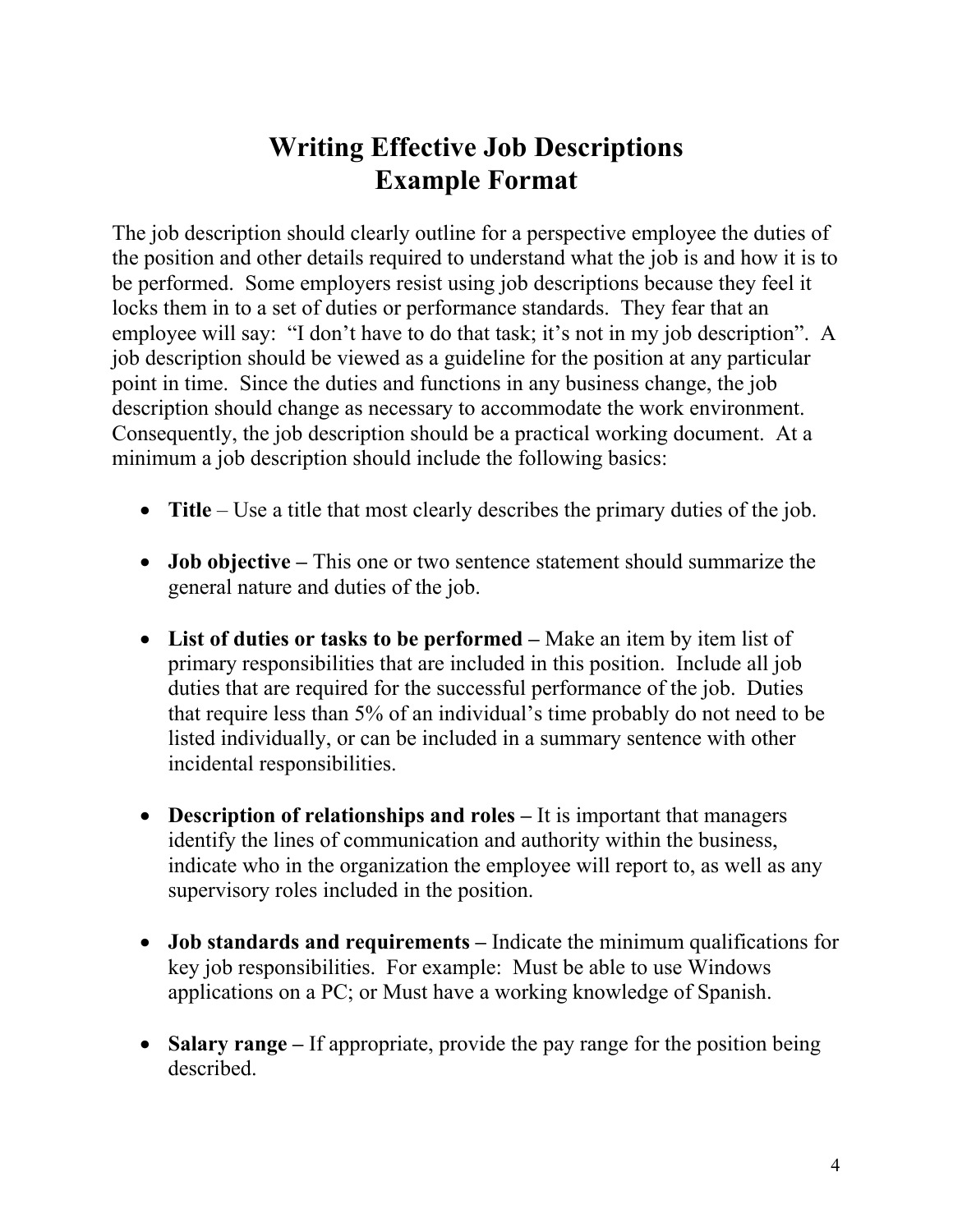### **Essential Employee Traits and Competencies**

Based on the job itself, the work environment, and the culture and values of the business, every job requires a different set of traits and characteristics in the employee. Use this form to identify the 5–10 most important traits and characteristics for a successful employee in the position you are considering.

|      |                                    | Importance            |                |                       |                |                        |  |
|------|------------------------------------|-----------------------|----------------|-----------------------|----------------|------------------------|--|
|      |                                    | Not Very<br>Important |                | Average<br>Importance |                | Extremely<br>Important |  |
| Rank | <b>Trait or Characteristic</b>     | 1                     | $\overline{2}$ | 3                     | $\overline{4}$ | 5                      |  |
|      | Deals well with people             |                       |                |                       |                |                        |  |
|      | Handles pressure well              |                       |                |                       |                |                        |  |
|      | Work well with minimum supervision |                       |                |                       |                |                        |  |
|      | Careful and precise                |                       |                |                       |                |                        |  |
|      | Uses common sense                  |                       |                |                       |                |                        |  |
|      | Communicates effectively           |                       |                |                       |                |                        |  |
|      | Cooperative attitude               |                       |                |                       |                |                        |  |
|      | Creative                           |                       |                |                       |                |                        |  |
|      | Decisive                           |                       |                |                       |                |                        |  |
|      | Delegates effectively              |                       |                |                       |                |                        |  |
|      | Dependable                         |                       |                |                       |                |                        |  |
|      | Detail oriented                    |                       |                |                       |                |                        |  |
|      | Directing others                   |                       |                |                       |                |                        |  |
|      | Fast                               |                       |                |                       |                |                        |  |
|      | Flexible                           |                       |                |                       |                |                        |  |
|      | Learning and personal growth       |                       |                |                       |                |                        |  |
|      | Loyal                              |                       |                |                       |                |                        |  |
|      | Motivates others                   |                       |                |                       |                |                        |  |
|      | Organized                          |                       |                |                       |                |                        |  |
|      | Outgoing                           |                       |                |                       |                |                        |  |
|      | Patient                            |                       |                |                       |                |                        |  |
|      | Persuasive                         |                       |                |                       |                |                        |  |
|      | Planning ability                   |                       |                |                       |                |                        |  |
|      | Pleasant                           |                       |                |                       |                |                        |  |
|      | Problem solving ability            |                       |                |                       |                |                        |  |
|      | Punctual                           |                       |                |                       |                |                        |  |
|      | Results oriented                   |                       |                |                       |                |                        |  |
|      | Self starter                       |                       |                |                       |                |                        |  |
|      | Team player                        |                       |                |                       |                |                        |  |
|      | Thorough                           |                       |                |                       |                |                        |  |
|      | Workskills (you identify)          |                       |                |                       |                |                        |  |
|      |                                    |                       |                |                       |                |                        |  |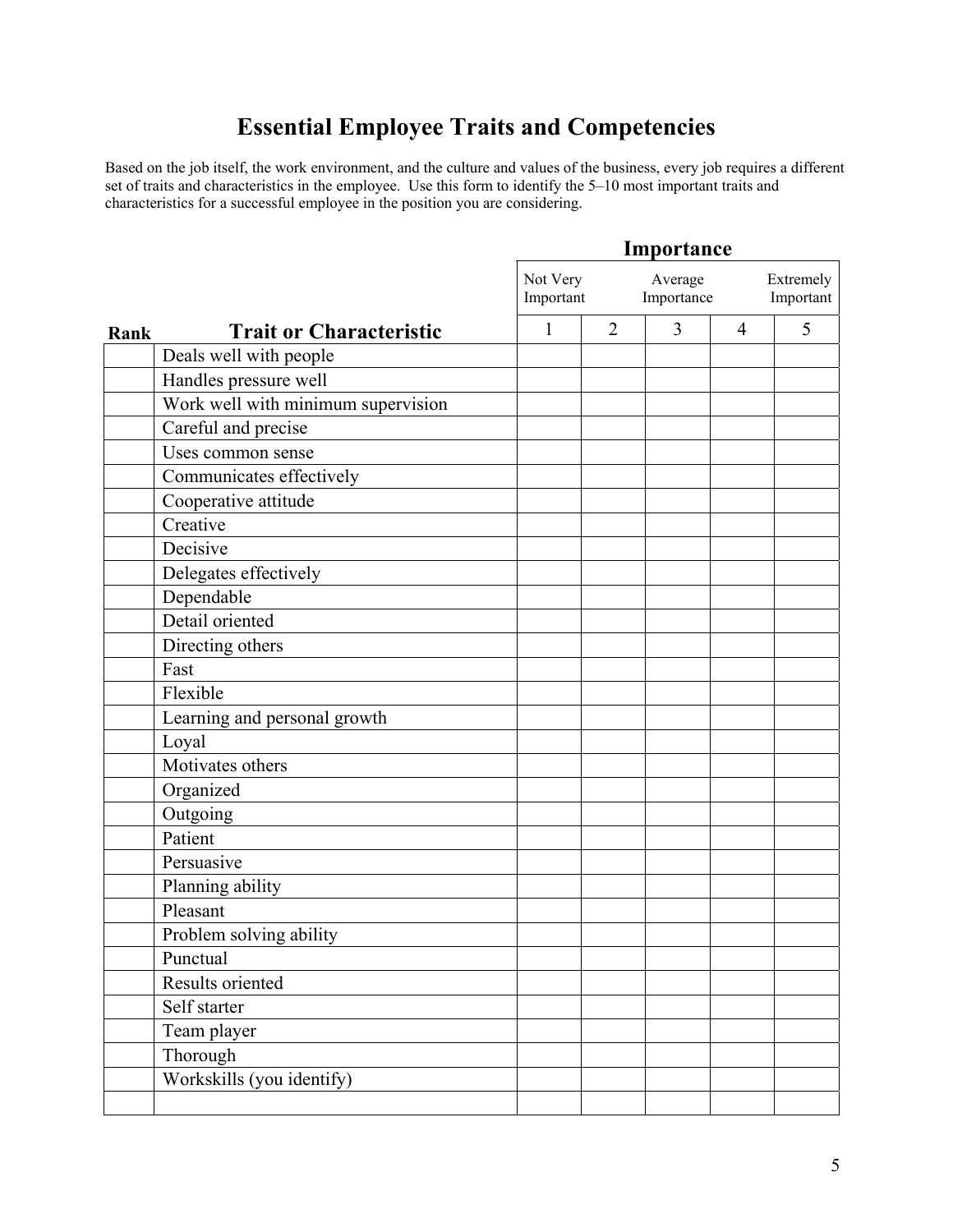### **Recruitment Defined**

**Recruitment is the process of attracting individuals on a timely basis, in sufficient numbers, with appropriate qualifications, to apply for jobs within a business.** 

### **Recruitment Methods**

- 1. Suggestions from Current Employees
- 2. Word of Mouth
- 3. Want Ads
- 4. Government Job Services
- 5. College Placement Offices
- 6. Posting Job Announcements on Bulletin Boards
- 7. Executive Search Firms
- 8. The Internet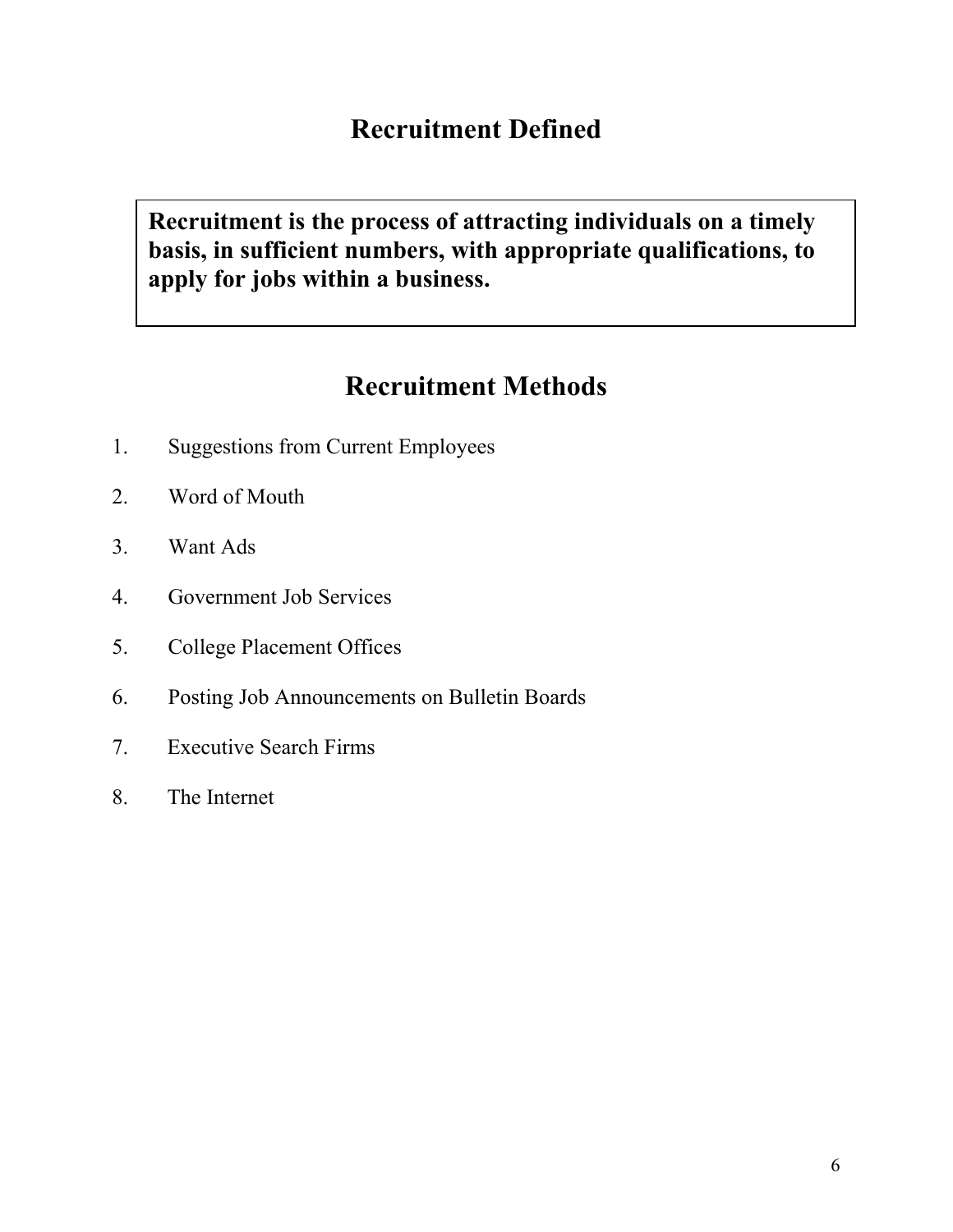# **The Power of Email in Recruiting**

Word of mouth has traditionally been the most common employee recruitment method. Email can add a powerful dimension to word of mouth in recruiting because it is fast, inexpensive and has the potential to be forwarded to other interested parties.

Below is an example of how email can be used in recruiting.

From: Bill@greatvalley.com

To: Dave, Julie, George, Harold & Mike

I am writing to let you know that I am looking for a dependable individual to be a field supervisor this summer. We work a six day 55 hour week starting at 7:00 AM. Starting pay is \$12.00. I would most appreciate it if you would send any promising candidates my way.

Many thanks, Bill.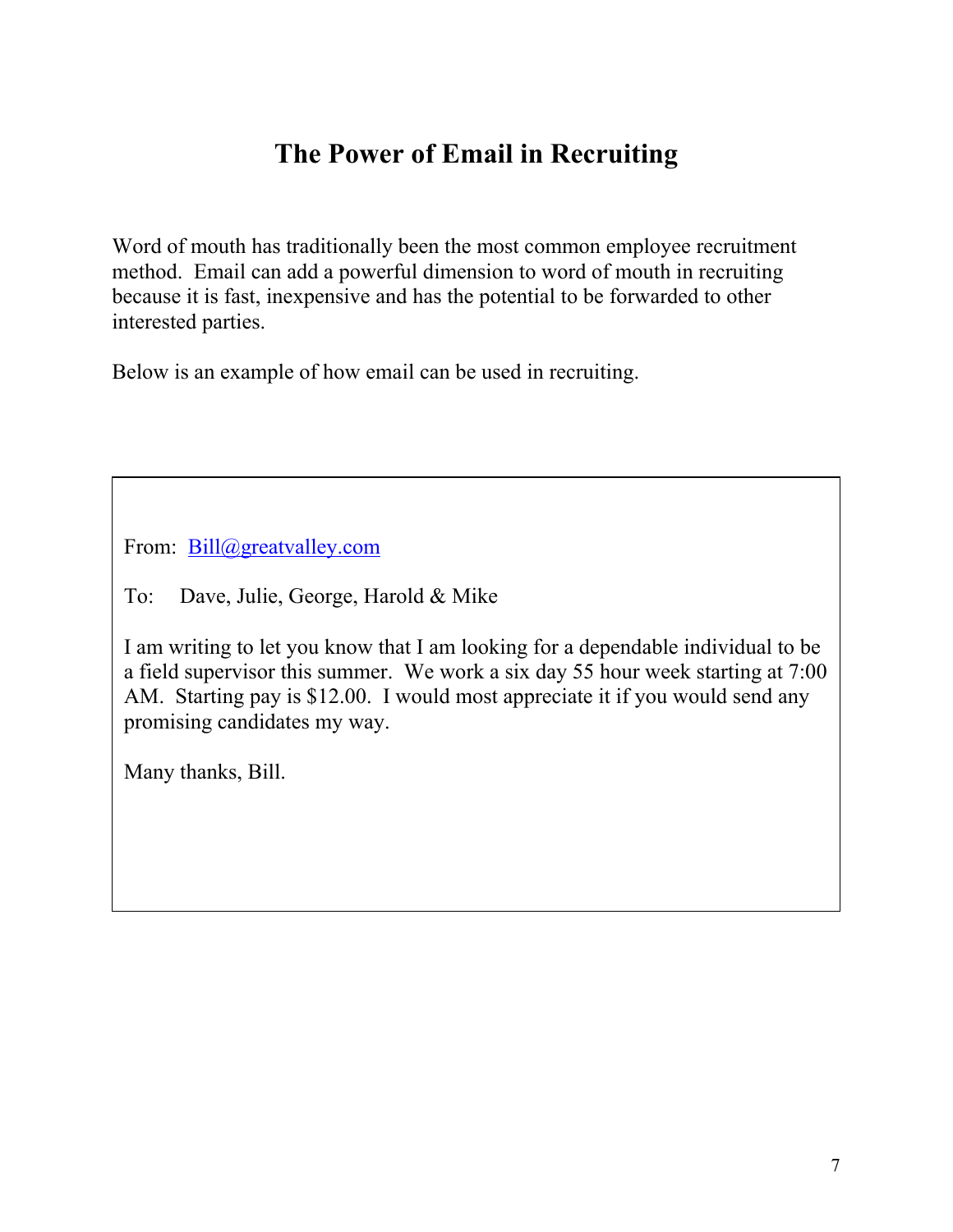### **Recruitment Methods: Advantages and Disadvantages**

#### **1. Recommendations from current employees**

Advantages:

- Can be fast and efficient
- Can be effective because the employee has a vested interest

Disadvantages:

- Limits scope of the job search
- May not get the most qualified applicants
- May not work in a tight job market

#### **2. Word of mouth**

Advantages:

- Can be fast
- Eliminates time consuming search for applicants
- Allows manager more control over the candidate pool

Disadvantages:

- Limits scope of the job search
- May not get the most qualified applicants
- May not work in a tight job market

#### **3. Want ads**

Advantages:

- Allows you to reach a larger applicant pool
- Creates an opportunity to attract more highly qualified candidates

Disadvantages:

- Can be time consuming
- Requires careful screening process

#### **4. Government job services**

Advantages:

- Staffed by qualified professionals
- Provides job announcement writing service
- Provides screening assistance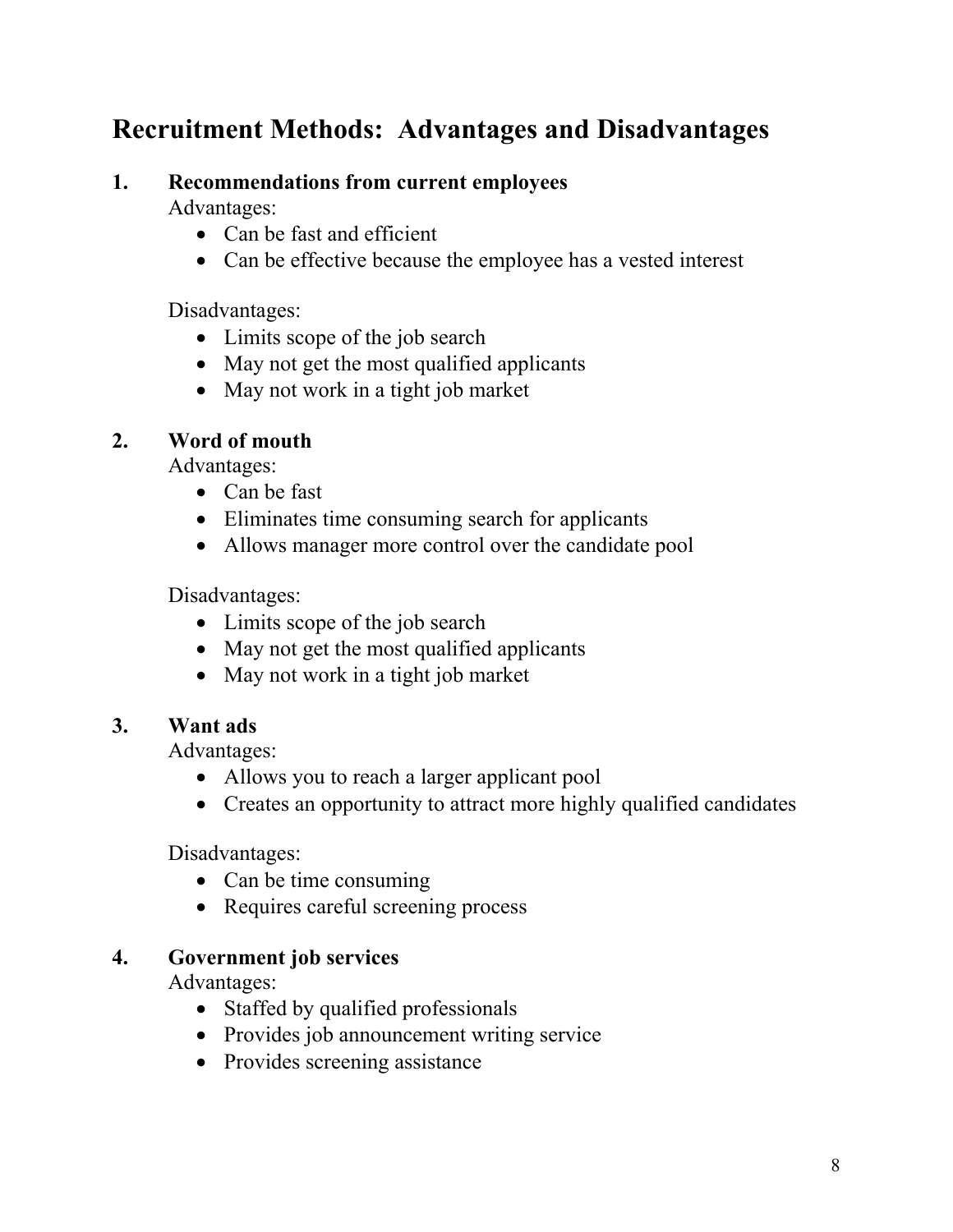Disadvantages:

- May not have the best applicant pools
- Not highly regarded by some managers

#### **5. College placement office**

Advantages:

- Source of highly qualified applicants
- May reduce need for training

#### **6. Posting job announcements**

Advantages:

- Inexpensive
- May provide wide exposure

Disadvantages:

• Takes time to write and distribute the announcements

#### **7. Executive search firms**

Advantages:

- Recruitment is usually done by professionals
- Opportunity to reach highly qualified candidates

Disadvantages:

• May cost 10-30% of the first year salary

#### **8**. **The internet**

Advantages:

- Fast
- Inexpensive
- Wide coverage

Disadvantages:

• Takes time to write effective job announcements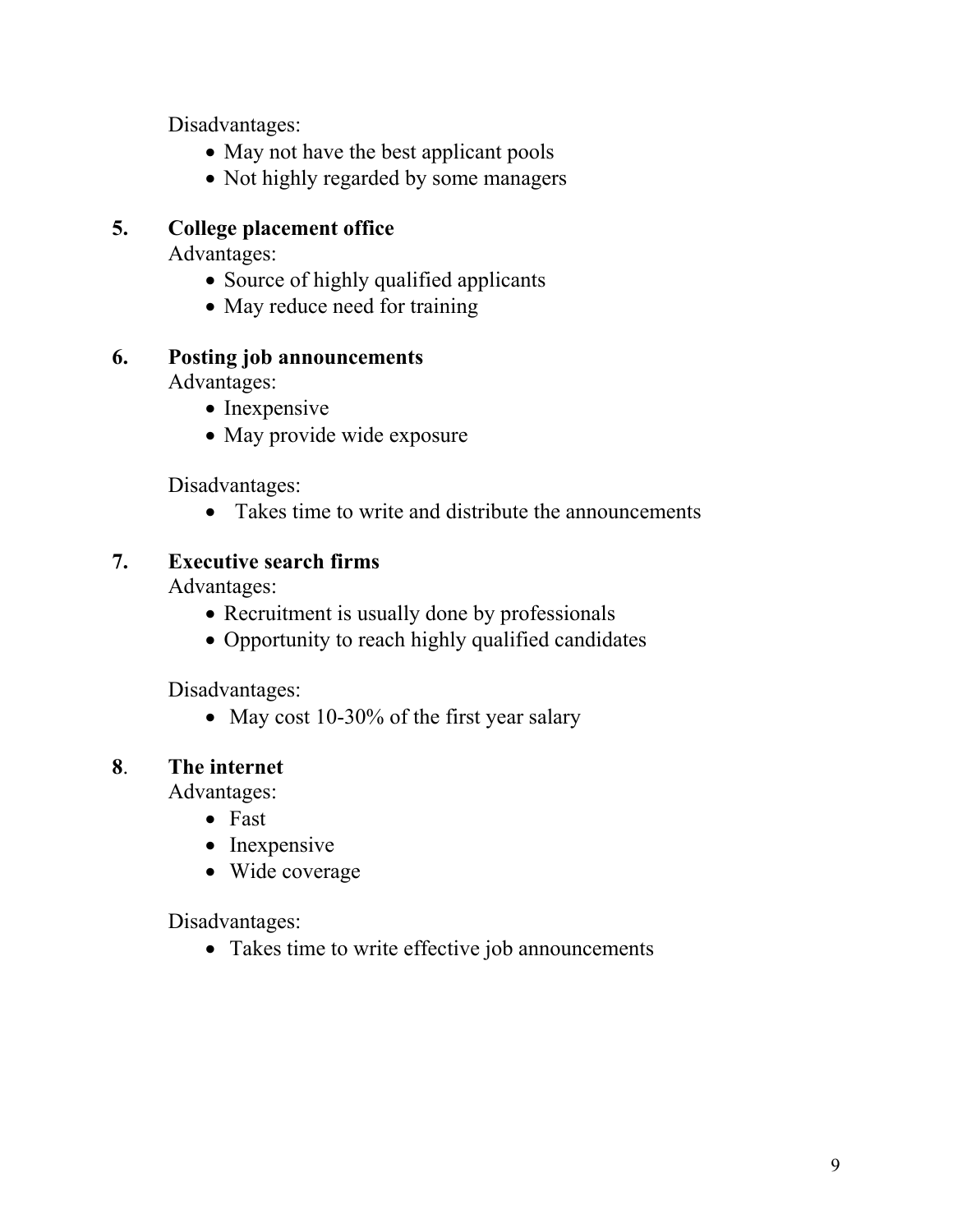### **Writing A "Help Wanted" Ad That Sells The Position**

The following steps demonstrate one way to write better help-wanted ads and recruit more qualified applicants:

- Step 1. Give the appropriate job title
- Step 2. Say something positive about the organization
- Step 3. Describe the job
- Step 4. Highlight positive working conditions
- Step 5. If appropriate, provide information on wages and benefits
- Step 6. Indicate how to apply

Example #1

"Farm worker wanted. Call 333-4444"

Example #2

Assistant Farm Manager: Fourth generation, local crop farm seeks middle manager. Duties include hiring & supervision seasonal harvest workers, developing daily work schedules and other similar responsibilities. Competitive wages, 50 hours per week, overtime pay. Work with a modern line of well-maintained equipment. Opportunities for advancement. Fill out application at Successful Valley Farm, 123 Valley Rd, Successful Valley, PA 54321.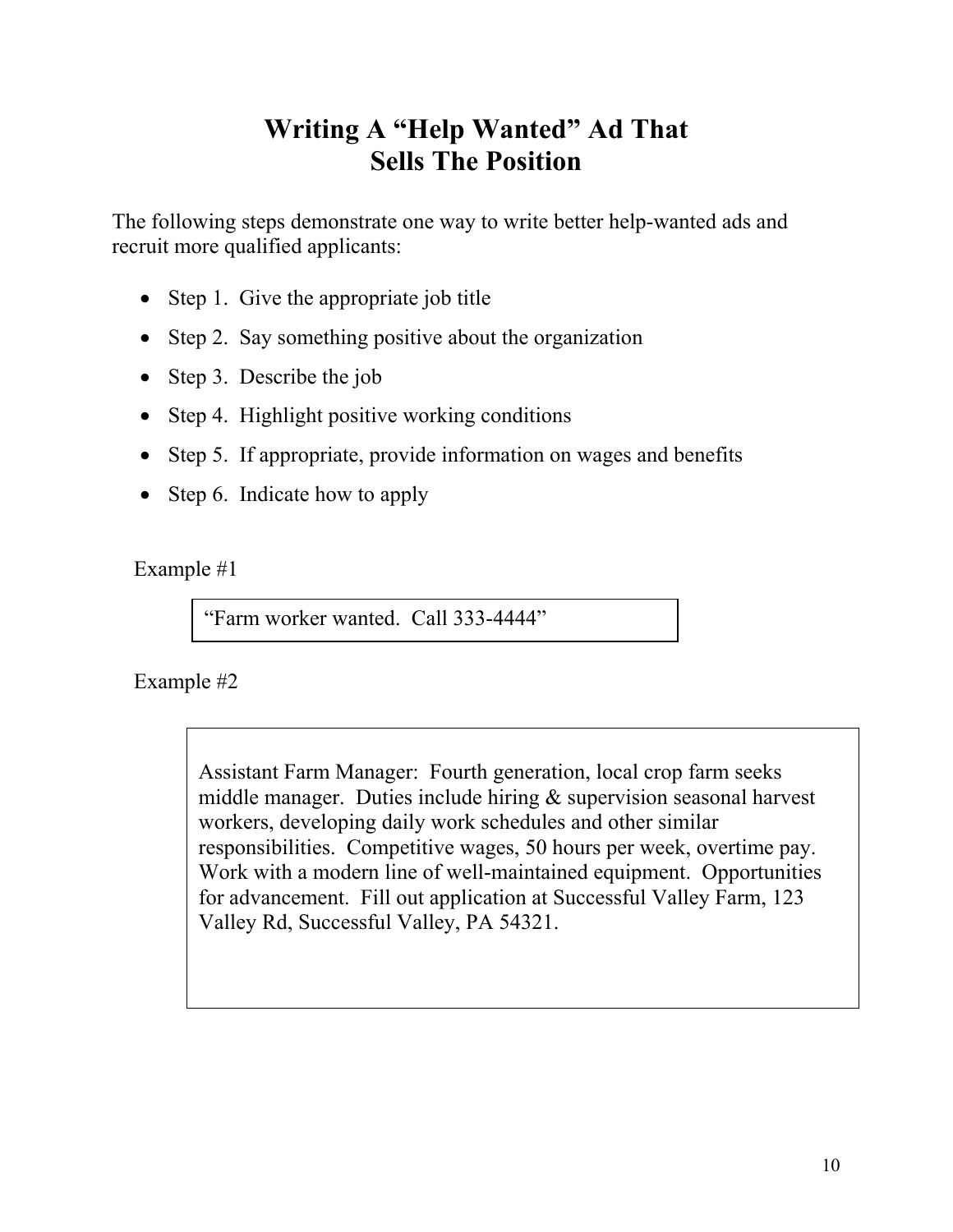### Example #3

Shortstop needed for Springdale Country Club softball team: Looking for motivated team player who likes outdoor work. Requires golf course maintenance work on non-game days. Will train. Competitive salary and benefits. Previous softball experience not required.

Please call 555-555-5555 From: Steven Tingle, North Carolina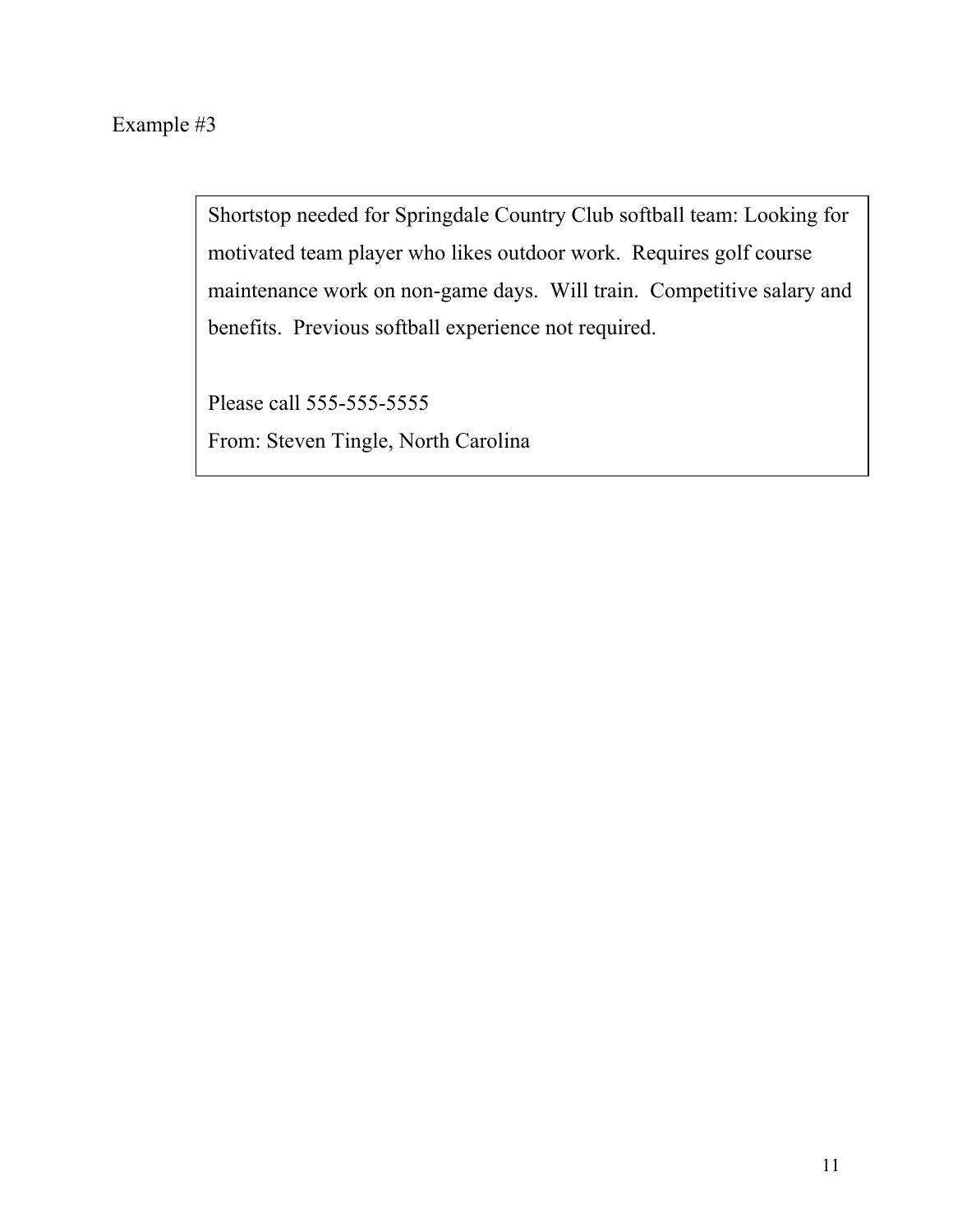# **Where will you look to identify labor pools?**

- 1. Immigrant workers
- 2. Retirees
- 3. High school students
- 4, College students
- 5. Homemakers
- 6. Part-timers
- 7. Unemployed or downsized workers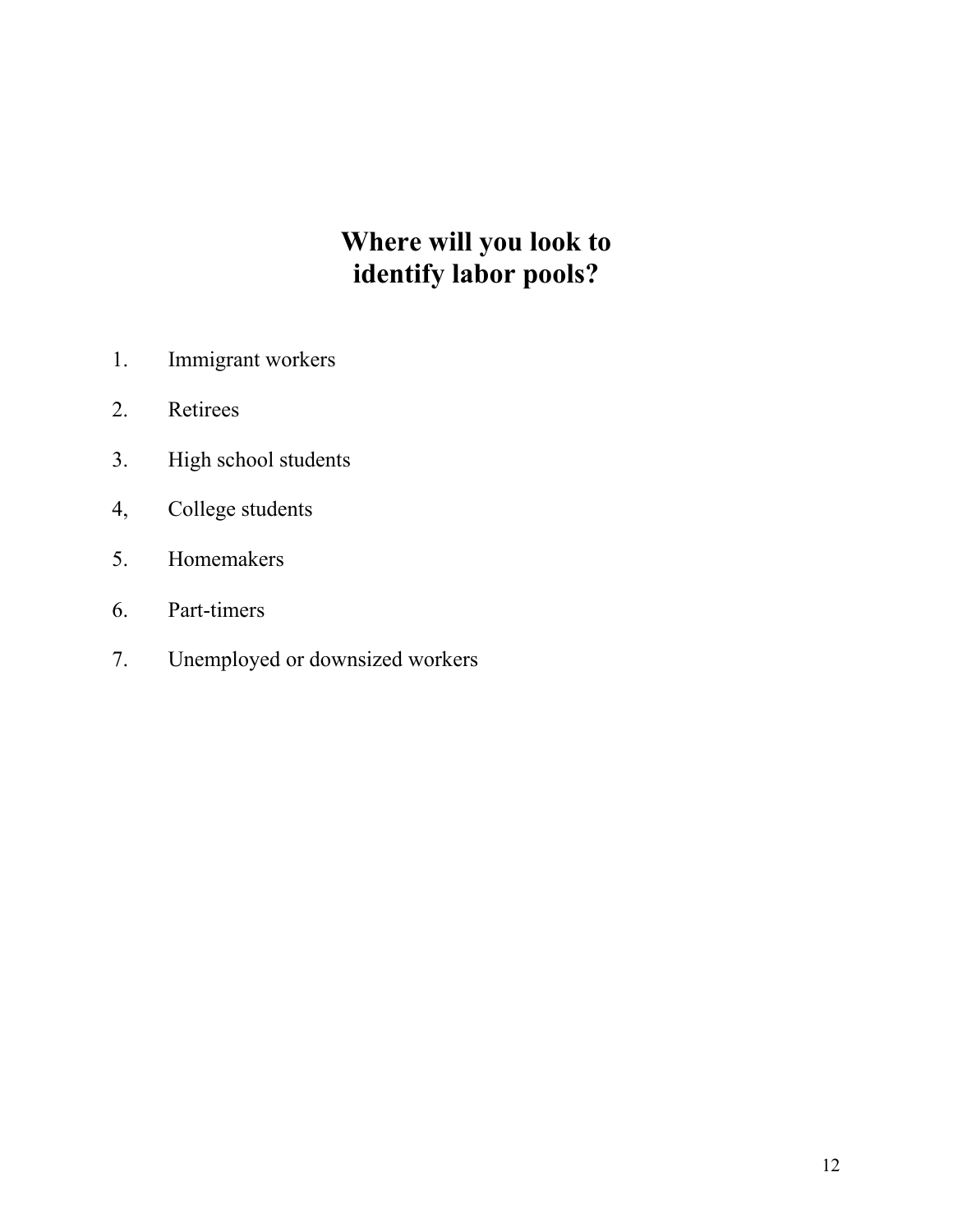### **Creativity: A Key to Effective Recruitment**

### **You will have a competitive edge if you use recruiting techniques and ideas your competitors are not using.**

### **Key Points**

- 1) Write creative ads
- 2) Use the internet
- 3) Target specific labor pools
- 4) Always project a positive image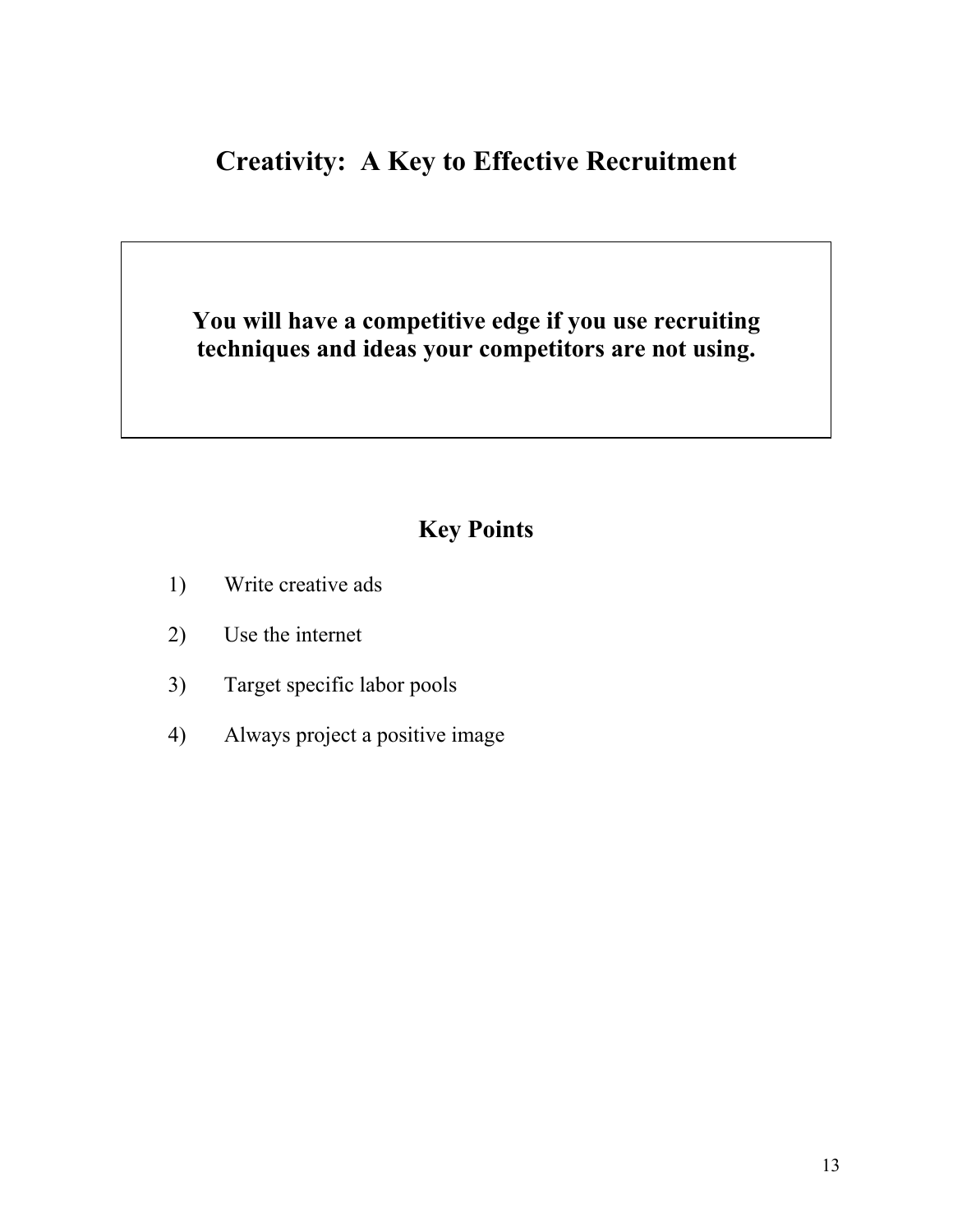### **Selection Defined**

**Employee selection is the process of choosing from a group of candidates the individual or individuals who will be offered a position.**

# **Selection Tools**

- **1. Application forms**
- **2. Interviews**
- **3. Reference checks**
- **4. Pre-employment tests**
- **5. Trial period**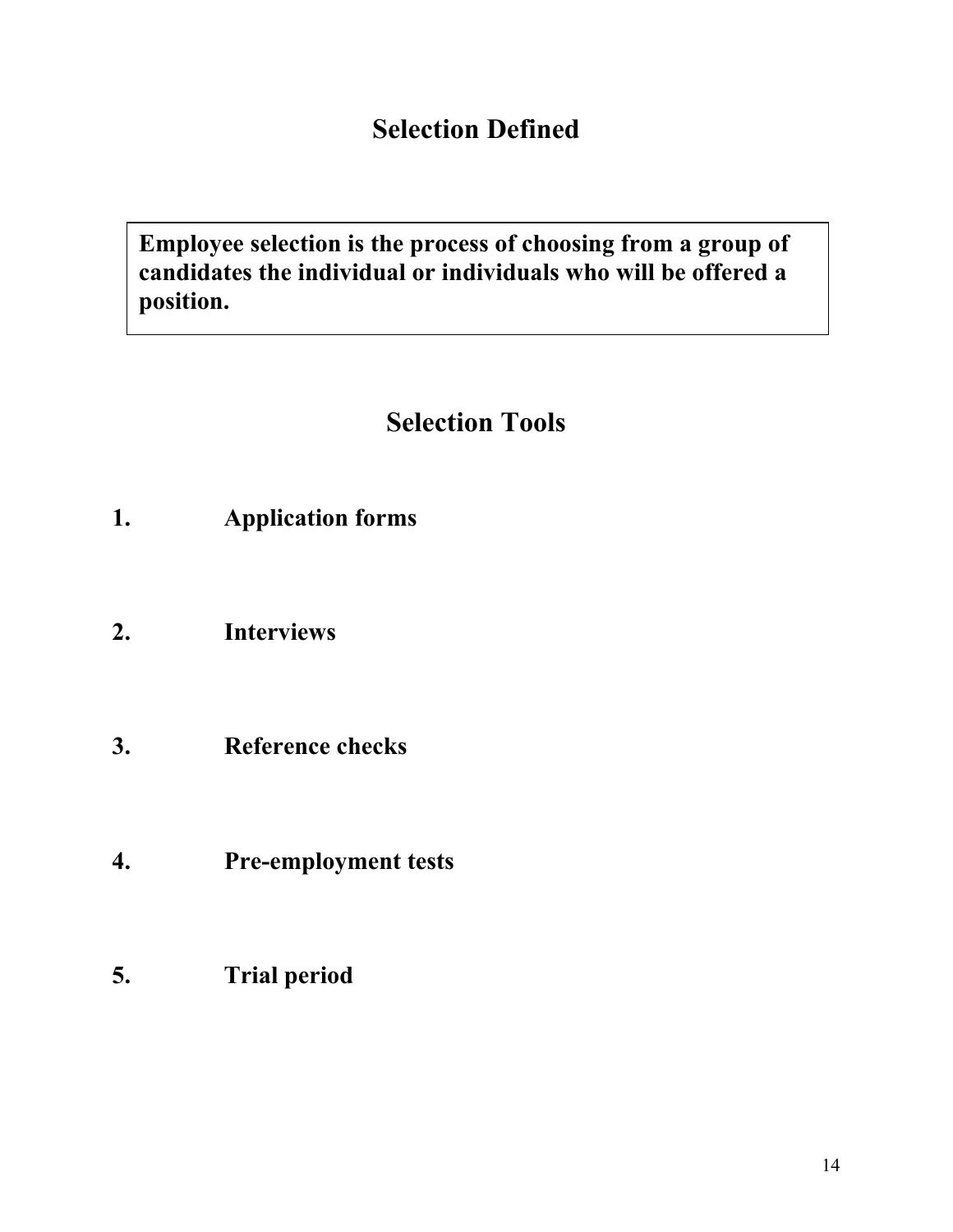### **Sample Interview Questions**

This list of example questions is intended to provide ideas for developing your own list of interview questions.

#### **1. Job Related Questions:**

What skills do you bring to this position?

Can you work 6 a.m. to 3 p.m.?

What experience have you had that directly relates to this position?

Describe any past education or training that relates to this position.

Describe work experiences from previous jobs that are relevant to this job.

 Tell me about a time when something went wrong in your job. How did you deal with it?

Tell me about a time you made a mistake on the job. How did you deal with it?

#### **2. Probing Questions:**

What did you like most about your last job?

What did you like least about your last job?

#### **3. General Recruitment Questions:**

What is your salary/pay requirement?

When would you be available to start?

Do you have any questions for me (us)?

Can you routinely lift 80 pounds?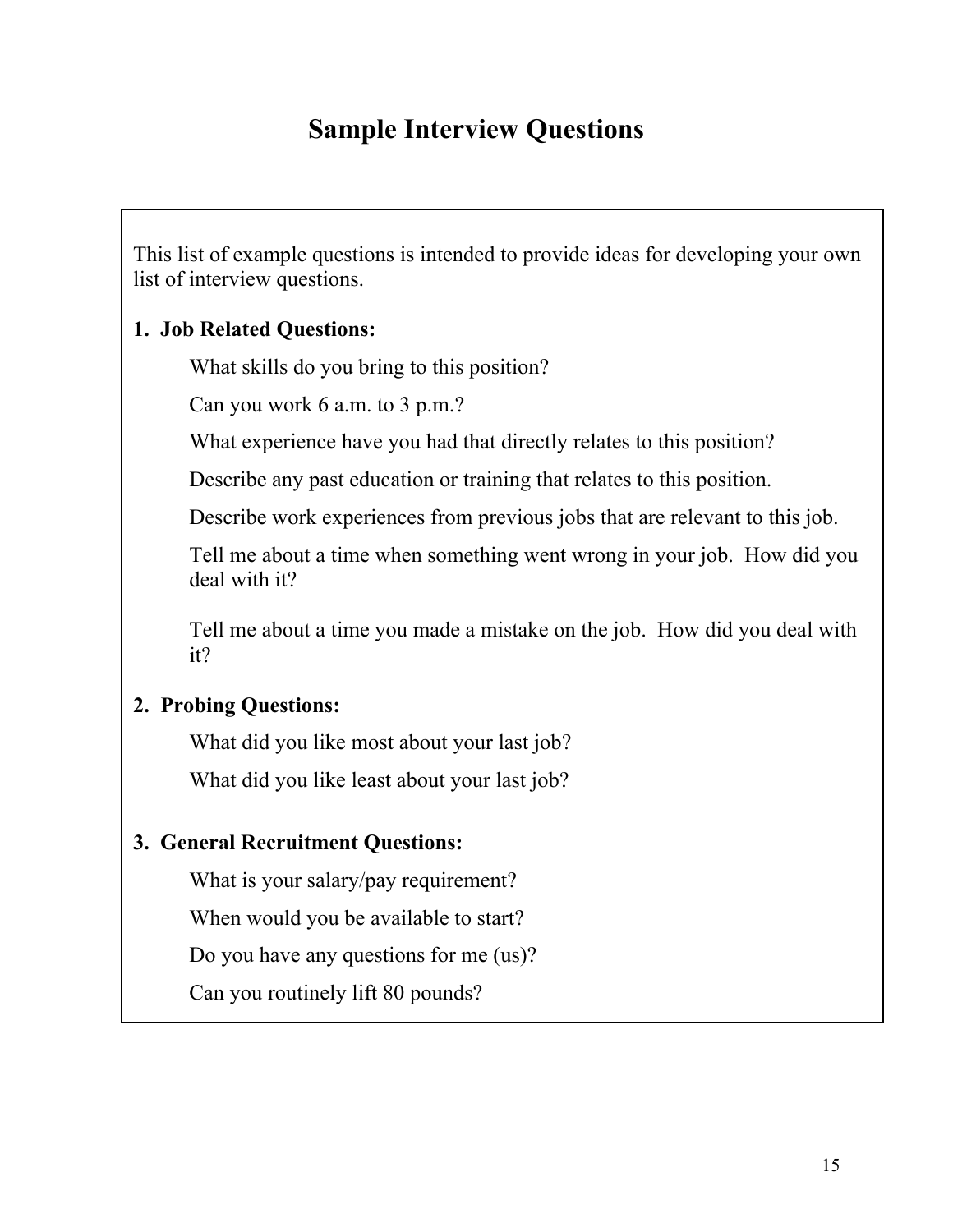### **Selection Bias**

- **1) Stereotyping** is the tendency to attribute certain characteristics to particular groups of people. For example, you might think that the work ethic of an immigrant worker is much better than the work ethic of local workers and have a tendency to hire immigrant workers for that reason. This bias could influence your thinking and prevent you from selecting a local worker with an excellent worth ethic.
- **2) Halo Effect** is the tendency to regard highly an individual who has a personal or work characteristic that you particularly like. The halo effect might cause an interviewer to disregard some negative qualities of an applicant. Assume, for example, that an applicant shows up for a job interview well-groomed and neatly dressed. The halo error tendency would be to assume that the person is competent in a number of job areas for which you are recruiting simply because personal appearance created a favorable impression.
- **3) First Impression** is the tendency to distort or ignore additional information about an individual to fit your first impression. The first impression an interviewer receives of a job applicant can greatly influence the entire assessment of that person. For example, if an applicant impresses the interviewer in the first few minutes of the interview, the remainder of the interview is positively influenced. In the case of a positive or negative first impression, there is a chance to be so influenced that the primary interview purpose of predicting future performance becomes a secondary issue.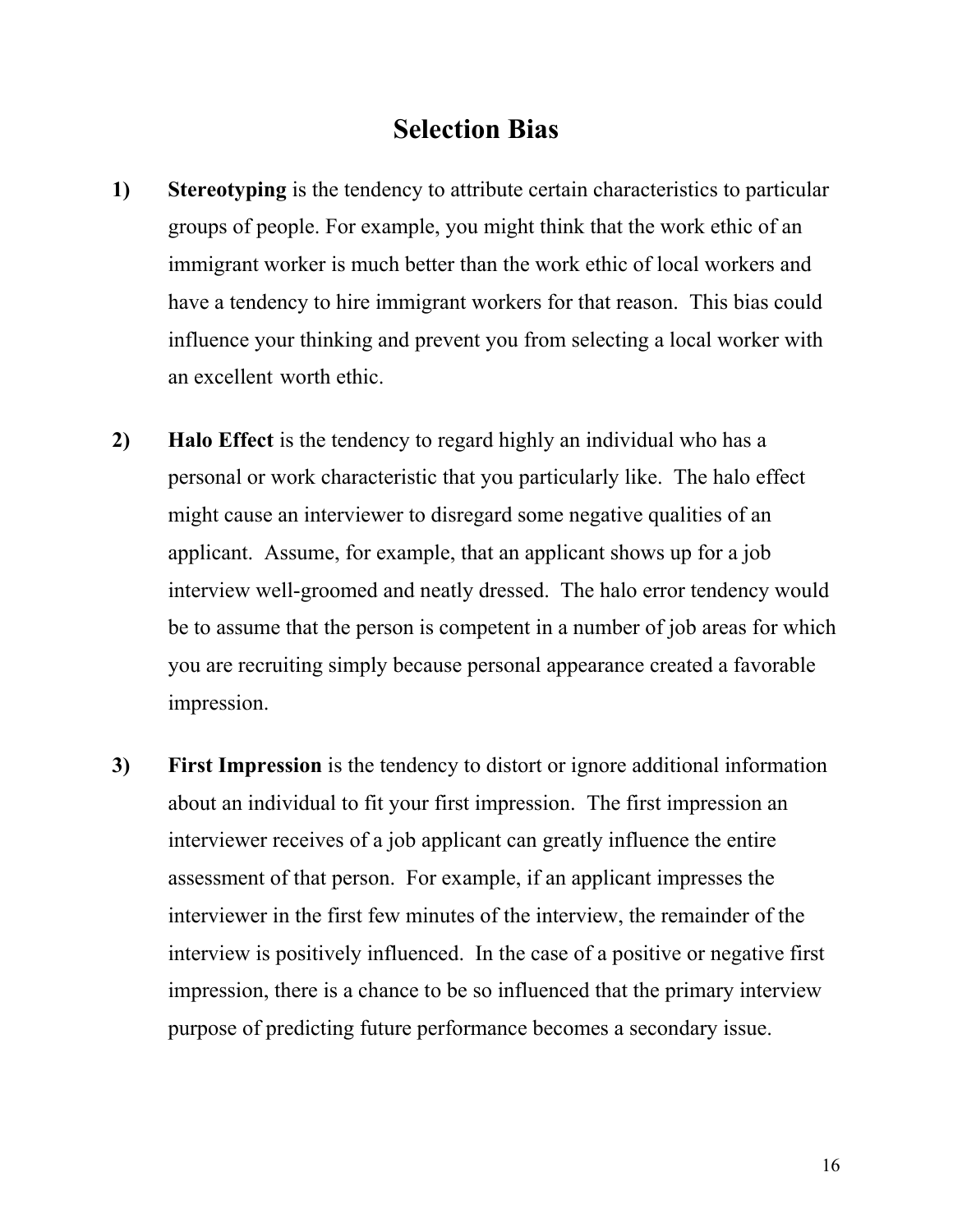- **4) Projection** is the tendency to attribute one's own motives, feelings or values to others. For example, an interviewer who is neat and organized tends to assume that an applicant is the same way. This type of projection might be right, but it is just as likely that it is wrong, and an error would impair the hiring decision.
- **5)** Contrast is the tendency to measure an individual by someone with whom we have just had contact. If a manager has just interviewed a substandard applicant, a mediocre applicant may look great by comparison. In this case, contrast bias may lead to hiring a mediocre candidate instead of waiting to find one with outstanding qualifications.

### **Discrimination Issues**

Our employment laws make it illegal to discriminate against an applicant because of: **age, sex, marital status, ethnic origin, religious preference, sexual preference or disabilities.** Here are some examples of questions that can be interpreted as discriminatory:

### **Age**

How old are you? When did you graduate from high school?

**Marital Status** Are you married? Do you have children?

**Ethnicity**  What is your nationality? What language do you speak at home?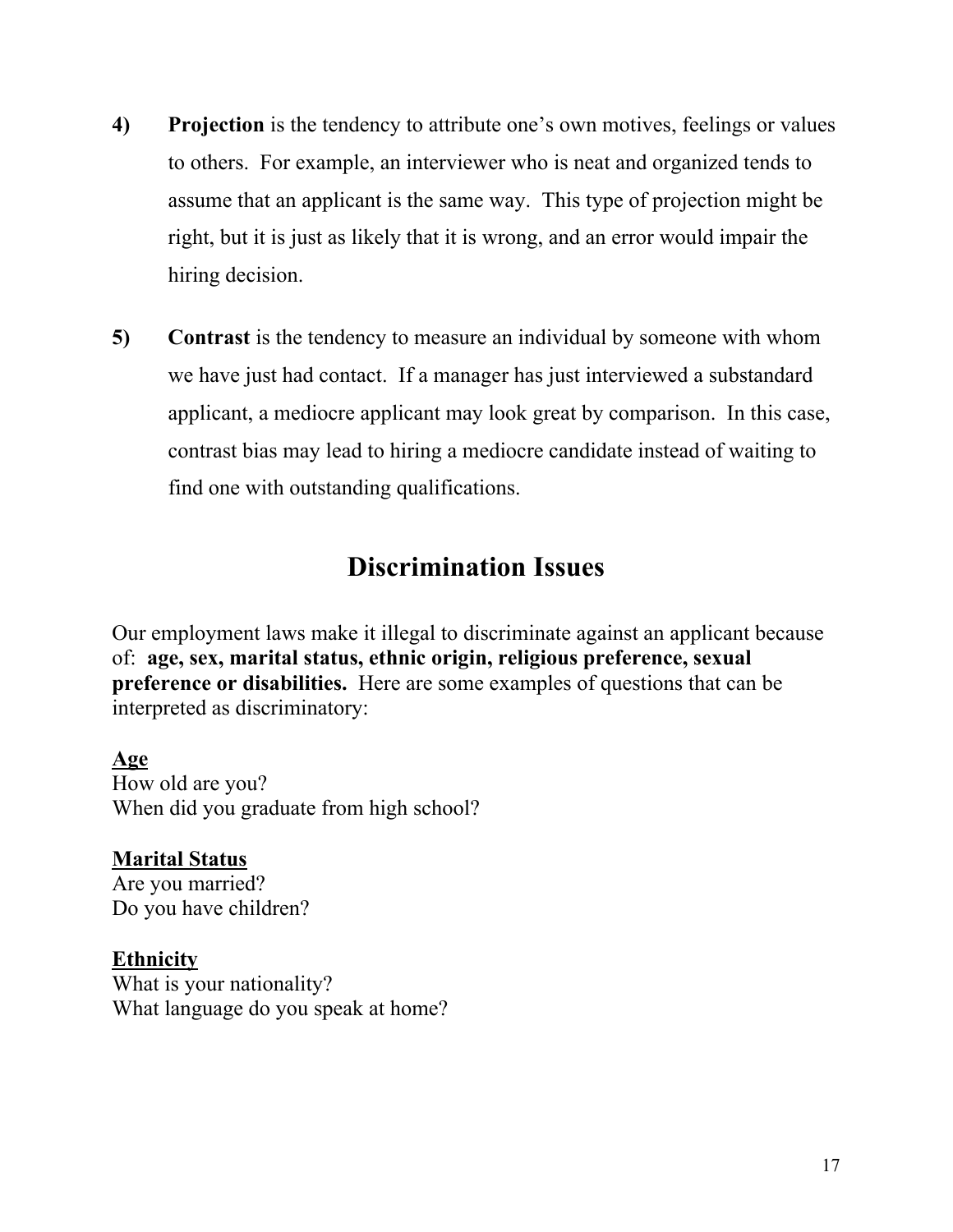#### **Religion**

What church are you a member of? What do you do on Sundays?

#### **Sexual Preferences**

What is your sexual orientation? Do you date members of the opposite sex or same sex?

#### **Disabilities**

What health problems do you have? Do you have any back problems?

### **What you can ask:**

It is important to ask questions regarding specific job requirements. For example:

Can you routinely lift 80 pound bags?

This job requires working at least two Sundays per month. Would you have any difficulty meeting that job requirement?

This job requires overnight travel 5 nights per month. Would you have any trouble with that type of travel schedule?

**Key Point:** When discrimination questions arise, it is best to seek the counsel of an attorney.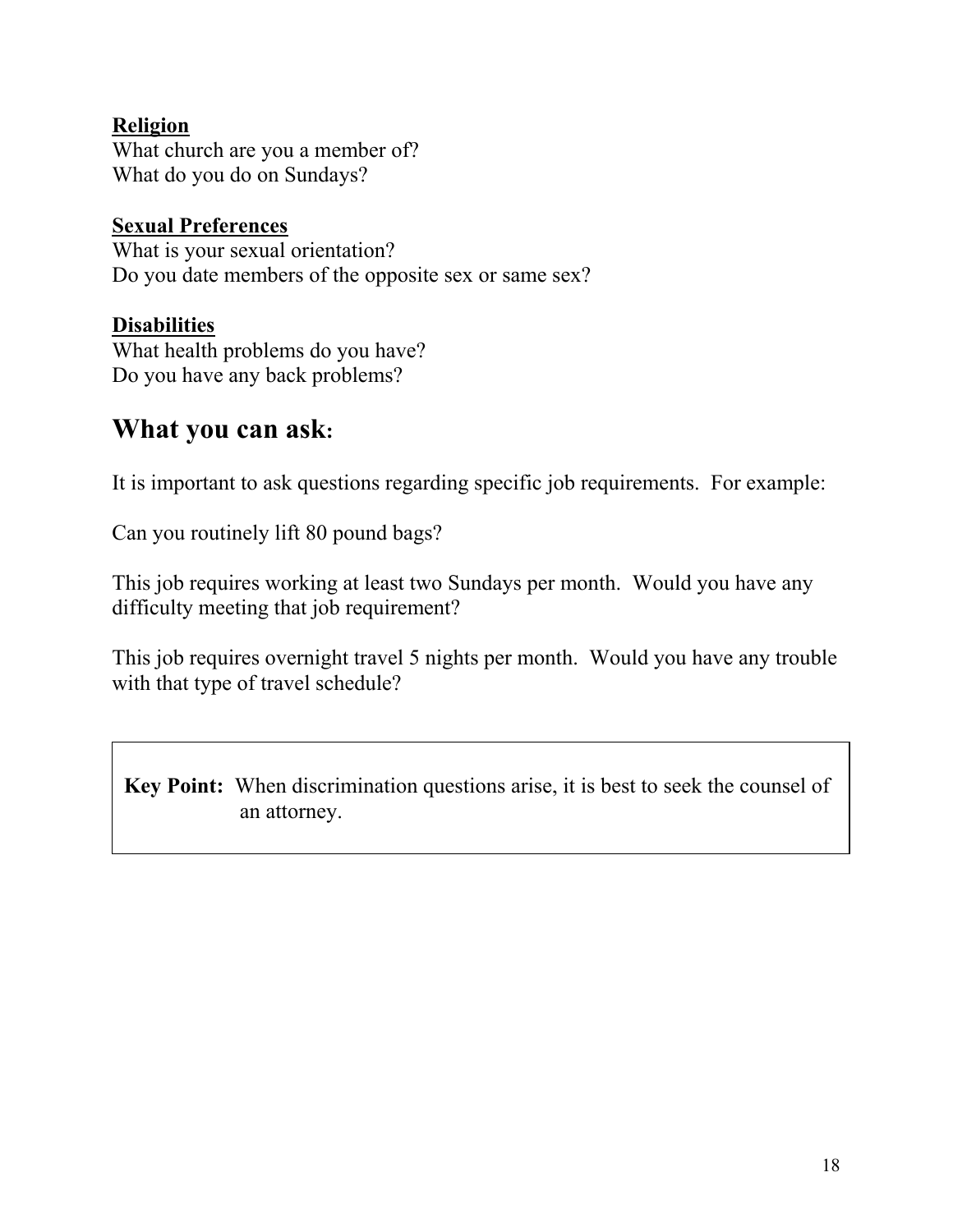# **The Interview**

The purpose of the interview is:

- to provide a two-way exchange of information
- to sell your organization
- to sell/market your position
- to meet and personally evaluate the candidate
- to answer the applicants' questions and address any concerns

### **How to Ensure Interview Reliability**

- **1) Identify job characteristics.**
- **2) Write a list of questions based on job characteristics.**
- **3) Plan to ask each applicant the same questions.**
- **4) Plan to score responses.**

**Reliability results from consistently using a systematic selection process which results in the best candidate being hired.**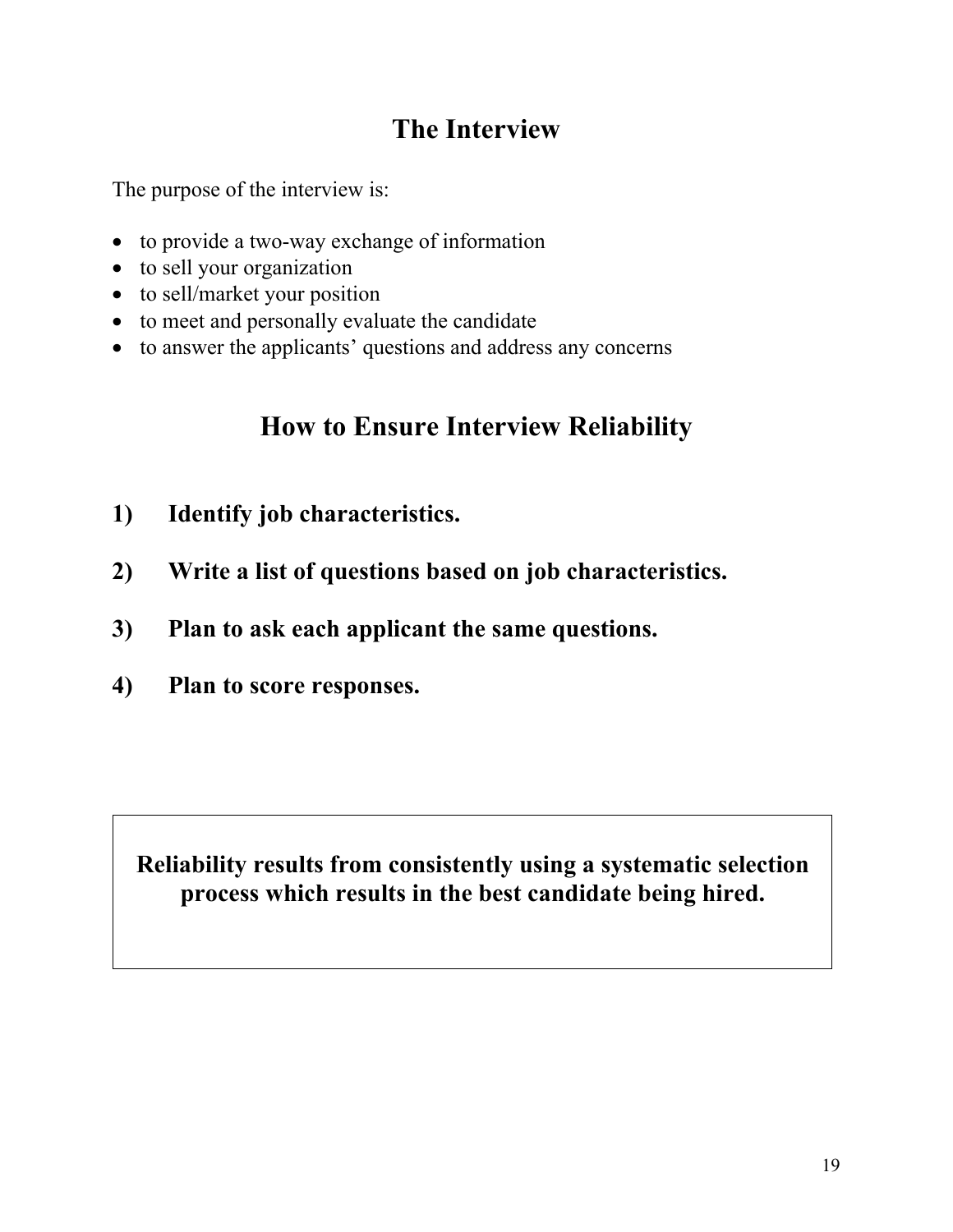**Key Point**: **Throughout the interview and selection process, it is important to focus on the competencies that directly relate to performing the job.**

### **The Interview Process**

- **1 Interview Preparation**
- **2 Setting the Tone**
- **3 General Interview Format**
- **4 Legal vs. Discriminatory Questions**
- **5 Closing the Interview**

### **What job seekers say annoys them most about interviewers**

- Acting like they have no time to talk -70%
- Withholding information about the position 57%
- Turning the interview into a cross-examination 51%
- Showing up late  $48\%$
- Appearing unprepared 47%

USA Today Snapshots, Source: Development Dimensions International/Monster Worldwide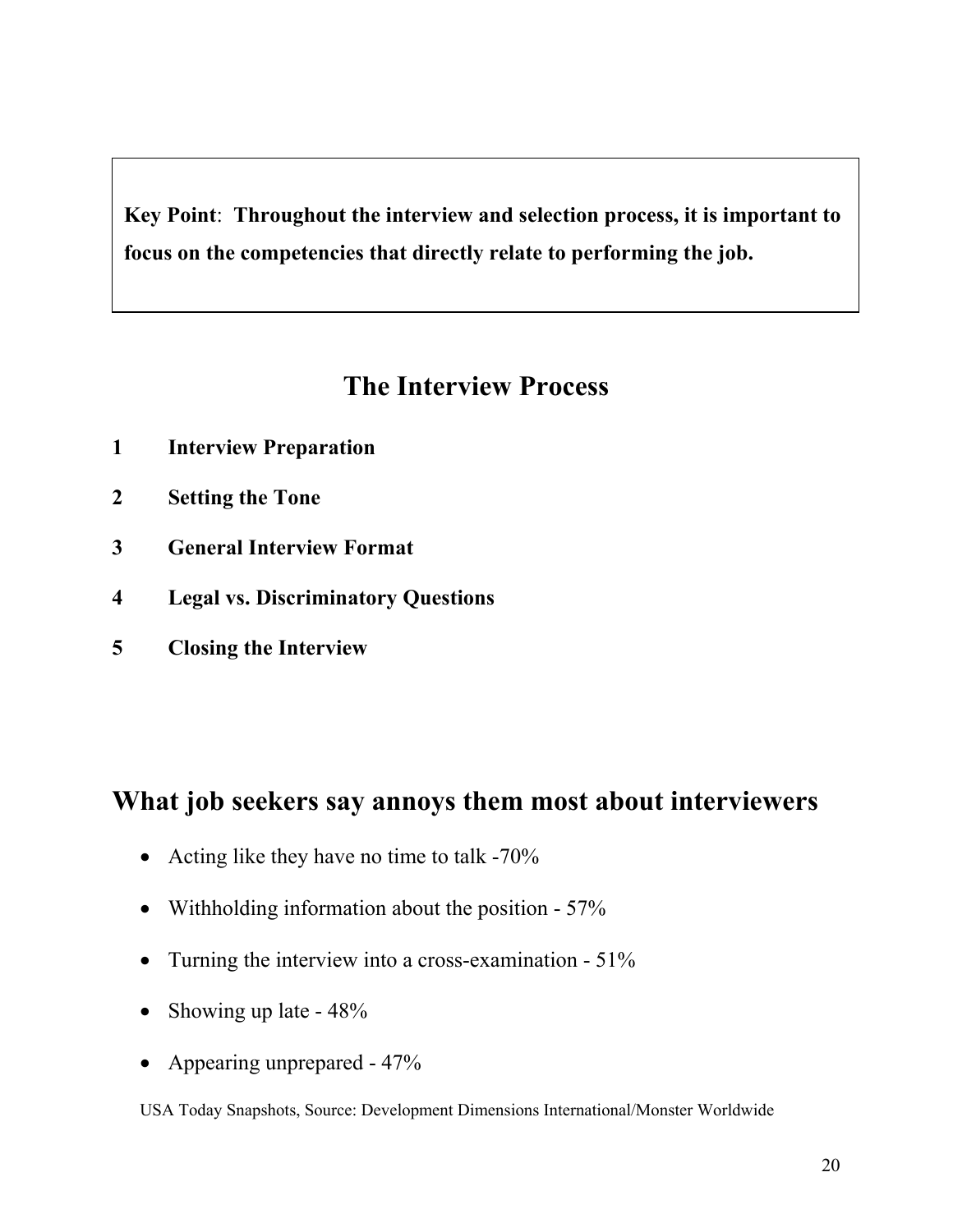# **1 – Interview Preparation**

- Review the job description
- If appropriate, check with H.R. regarding organizational procedures or equal opportunity procedures
- Review all relevant information you have on the applicant, including application form, resume, etc.
- Decide if the interview will be conducted by one individual or a group of people
- Screen applications down to several most qualified
- Develop a set of interview questions

# **2 – Setting the Tone**

- Be on time
- Choose a quiet and private room with appropriate tables and chairs
- Avoid interruptions
- Greet the applicant and put them at ease
- Create a friendly, relaxed atmosphere
- Provide introductory information to the applicant, i.e., job description, mission statement
- Explain the interview process, who the candidate will meet, how long it will take, testing procedures, etc.
- Allow adequate time for interview and short tour of facilities if appropriate

# **3 – General Interview Format**

- Ask your pre-prepared questions focus on the candidate's ability to do the job
- Complete the interview scoring sheet and note any positive or negative issues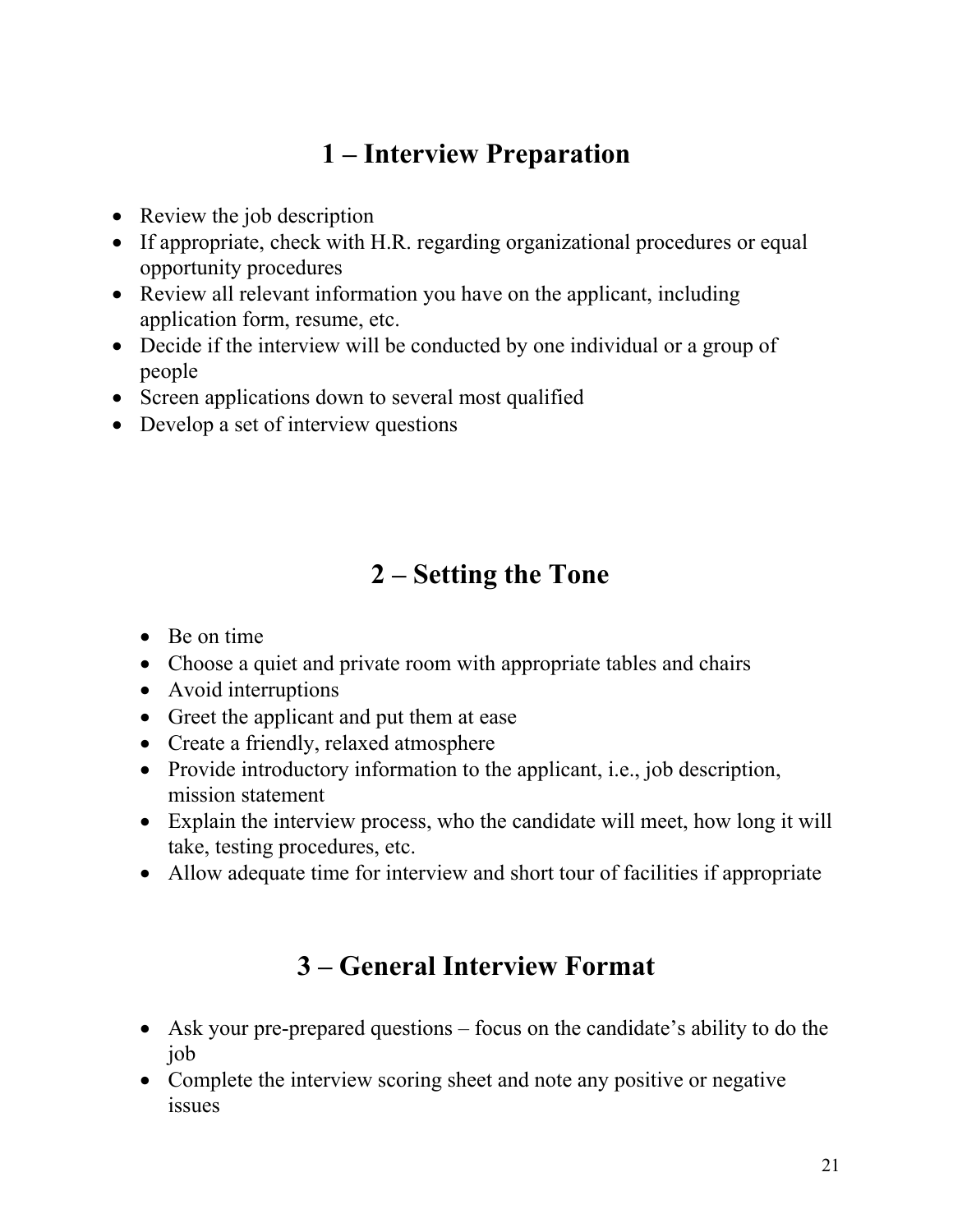- Ask follow-up and probing questions
- When appropriate, allow silence to give the applicant time to think and compose an answer
- Use reflective listening listen to the applicants answer and repeat it back in your own words.
- Allow time to review notes after interview
- Keep all information organized and available for use in making the final decision
- Allow the applicant to ask questions
- Follow up on any of the applicant's questions that could not be answered in the interview
- Check references on finalists use a list of questions.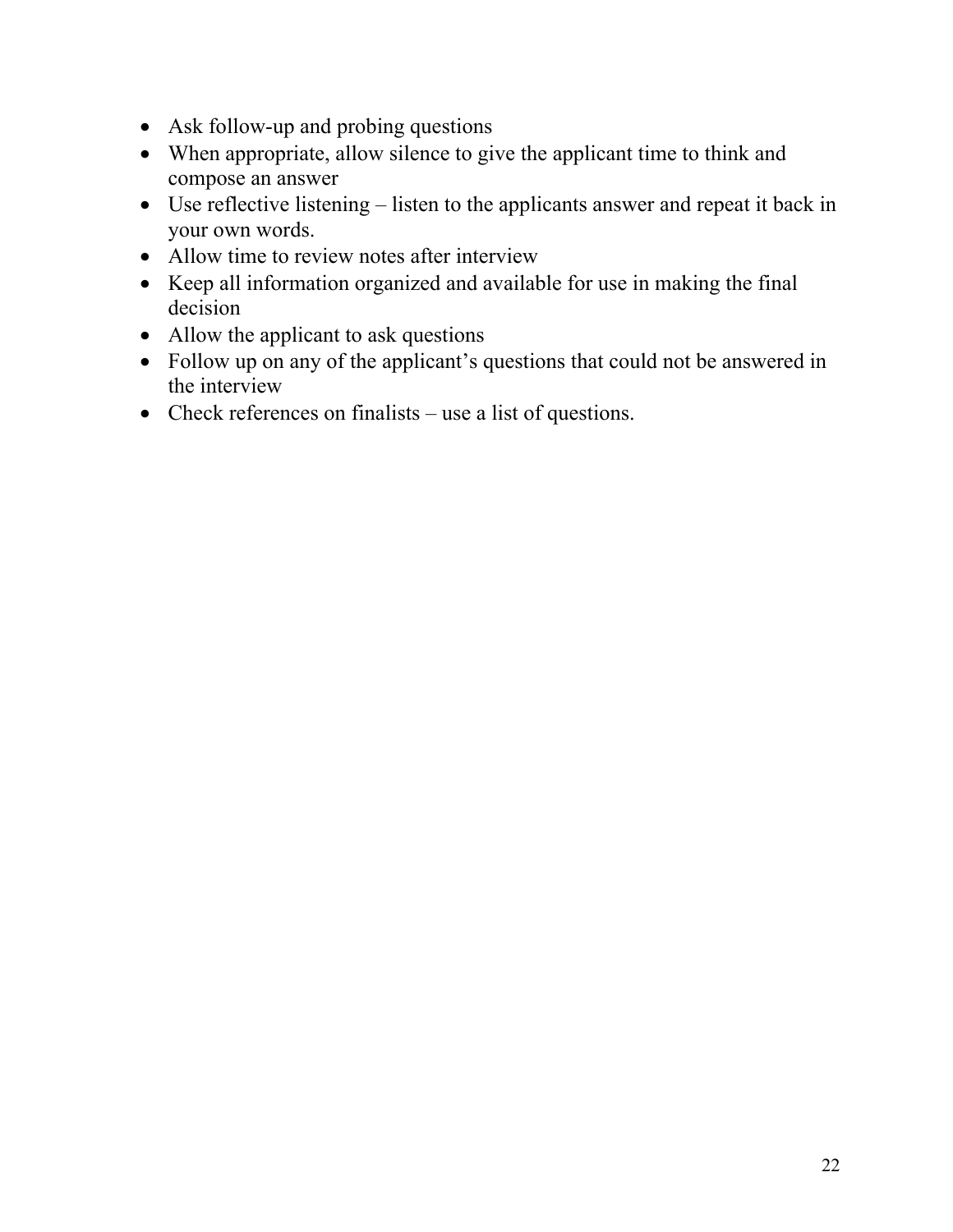# **4 – Legal vs. Discriminatory Questions**

- Ask questions in a non-discriminatory fashion
- Focus on job requirements

# **5 – Closing the Interview**

- Thank the applicant for their time and interest in the position.
- Communicate any next steps to the applicant
- Using all the information you have gathered, make a final decision
- Offer the position to the top candidate
- Complete any final negotiations
- Inform all other candidates of your decision in a timely and professional manner

#### **Key Point: "What about my gut feeling?"**

Your gut feeling plays a role in the decision making process, however, it's best to use your gut feeling at the end of the decision making process after all the relevant facts have been assembled.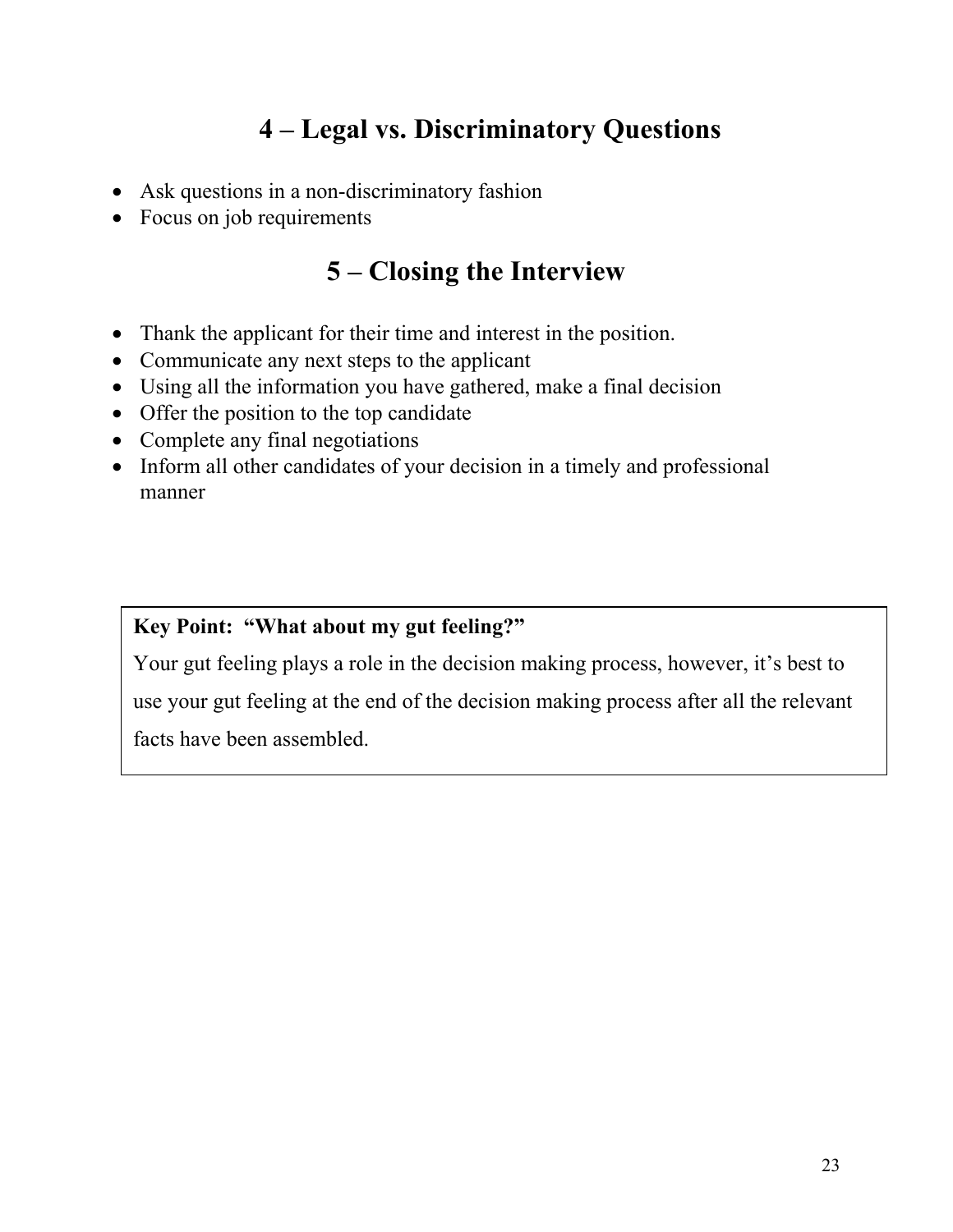# **Pre-Employment Testing**

There are several types of pre-employment tests that can assist a manager in the selection process if used properly.

Effective tests should:

- Assess skills directly related to the job
- Be highly correlated to job performance

#### **Types of tests:**

- **A**. **Skills tests** measures the individual's ability to perform certain tasks; i.e. word processing ability, equipment operation.
- **B. Personality tests** used to provide insight on personality traits that may help your organization or hurt your organization. These are often administered by consulting firms and the skill level of the evaluator is important to using them effectively.
- **C**. **Drug tests** used to measure presence of illegal drugs or controlled substances in urine. Usually done the final step before hiring. Applicants should be given advance written notice that you intend to test for drugs. Applicants must be notified of a positive result. Test only for what you say you are testing for and seek the advice of an attorney.

Sources: Ashby and Pell, *Embracing Excellence: Becoming an Employer of Choice to Attract and Keep the Best Talent.* Deem, *Human Resource Management Kit for Dummies*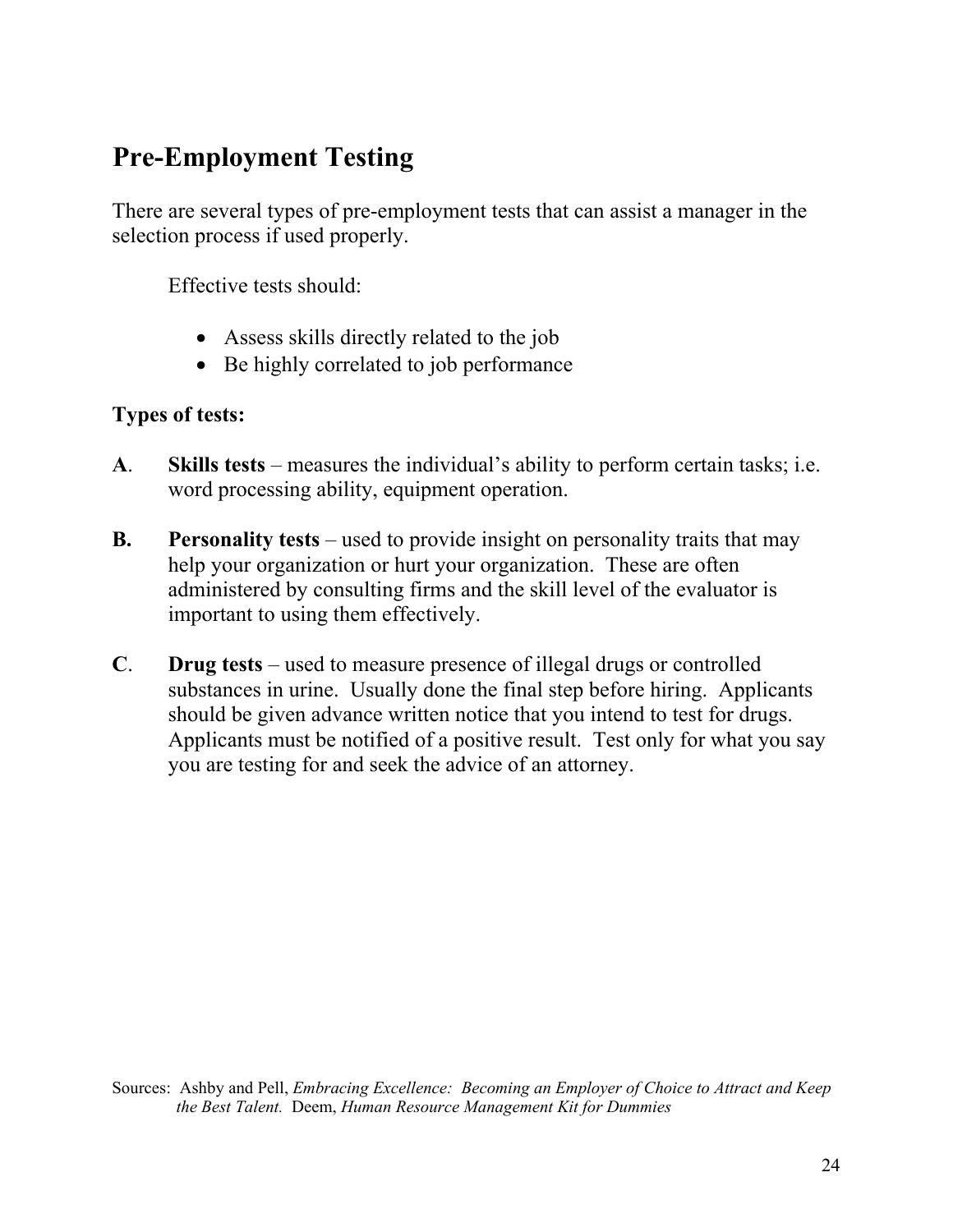# **Checking References**

Employers increasingly have developed policies against releasing information about former employees other than dates of employment and job titles. However, it is still important to make a sincere attempt to get reference information. Like the interview, it is good to have a list of questions to ask a candidate's former employers. Example questions include:

How long did you work with this person?

What were his/her responsibilities?

What strengths did he/she bring to the job?

What skills does this person need to work on?

Would you hire this person again?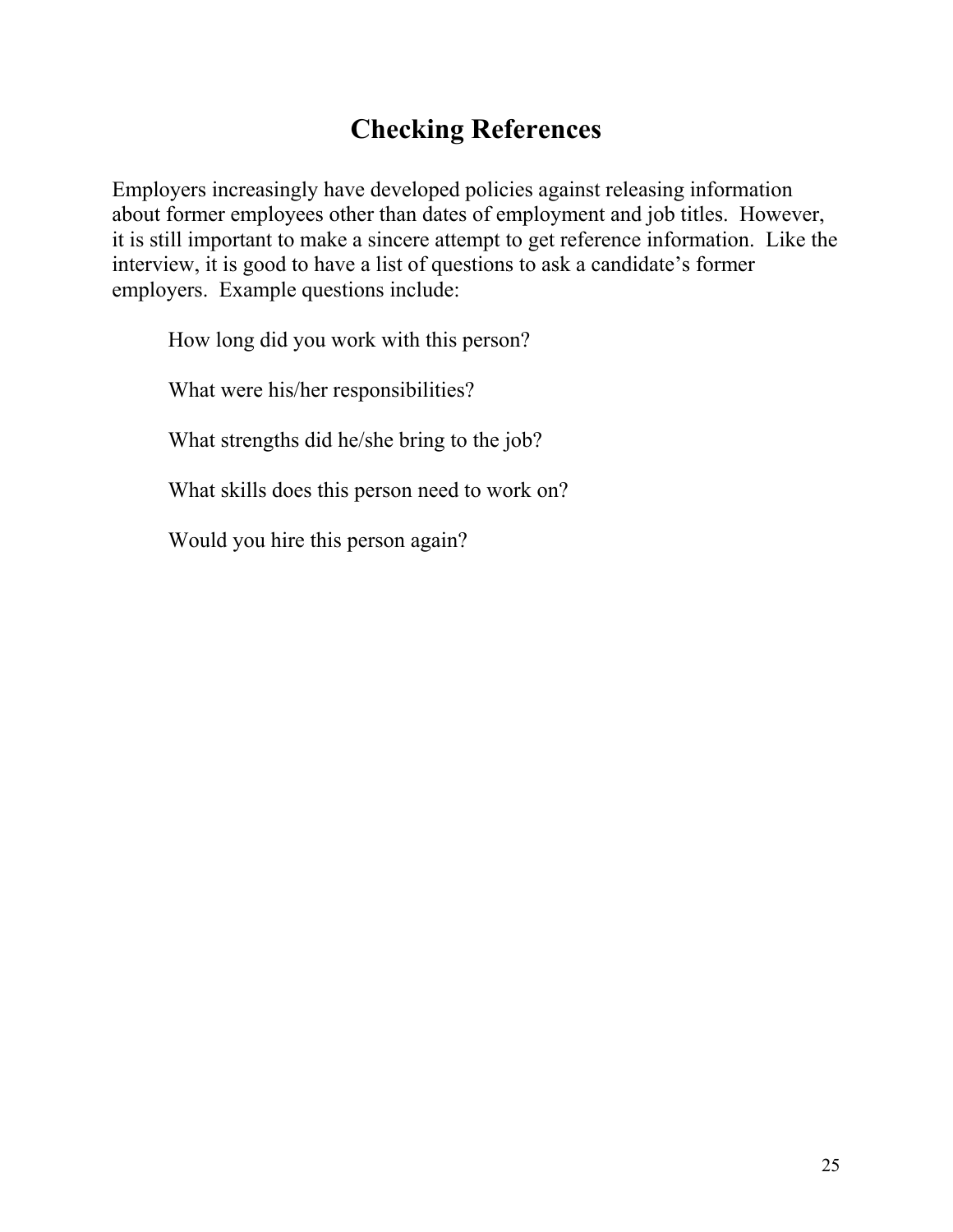### **Candidate Evaluation Chart**

Decide on 4 – 6 performance characteristics most important to you and list them in the column on the left in order of priority. As you interview the candidates, score each characteristic on a scale of 1 – 5 with 1 being poor and 5 being exceptional.

#### **Candidate**

| <b>Performance Characteristics</b> |  | #1 | $\#2$ | $#3$ | #4 |
|------------------------------------|--|----|-------|------|----|
|                                    |  |    |       |      |    |
|                                    |  |    |       |      |    |
|                                    |  |    |       |      |    |
|                                    |  |    |       |      |    |
|                                    |  |    |       |      |    |
|                                    |  |    |       |      |    |
|                                    |  |    |       |      |    |
|                                    |  |    |       |      |    |
|                                    |  |    |       |      |    |
|                                    |  |    |       |      |    |
|                                    |  |    |       |      |    |
|                                    |  |    |       |      |    |
|                                    |  |    |       |      |    |
|                                    |  |    |       |      |    |
| <b>Total</b><br>Rank               |  |    |       |      |    |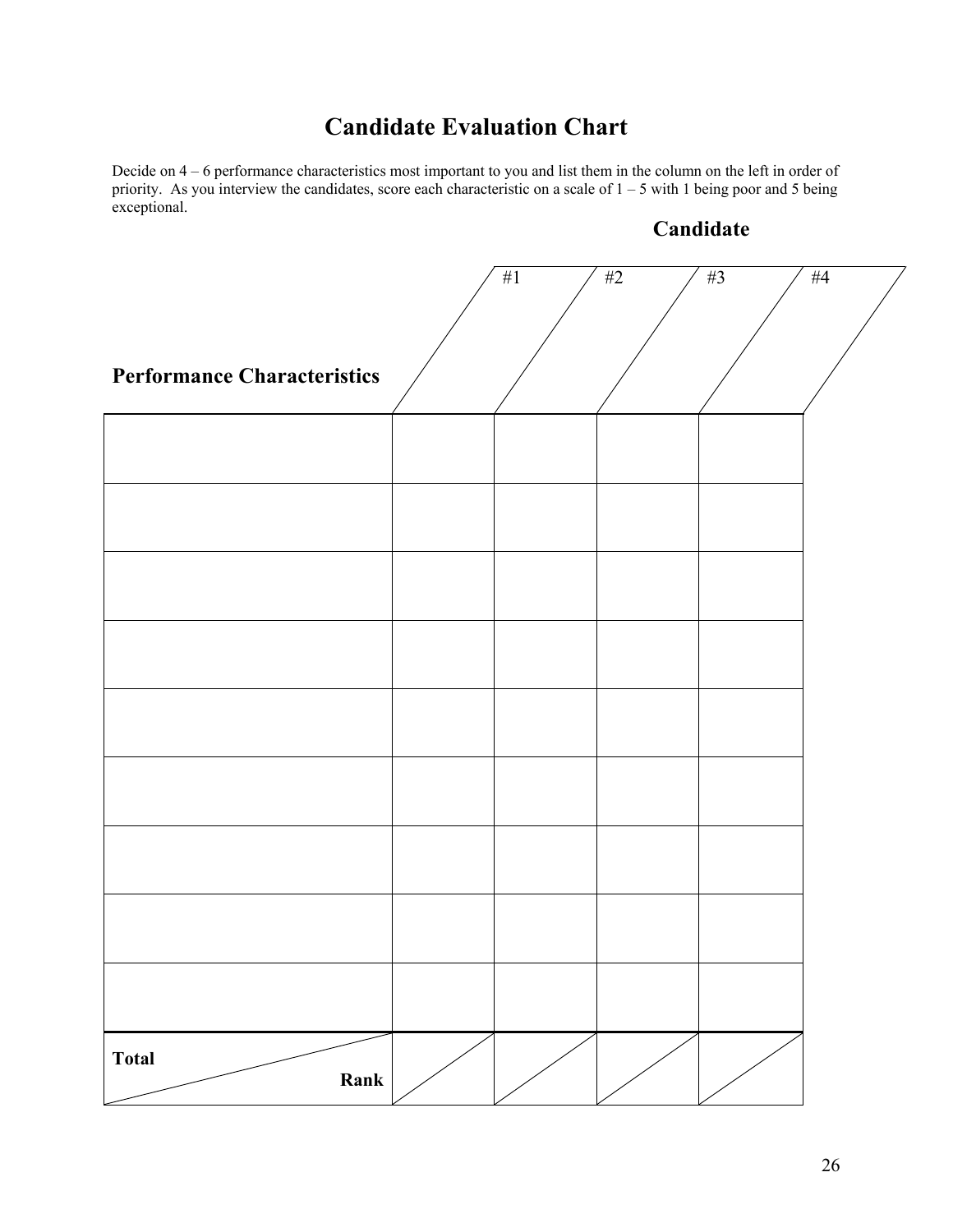# **Employee Retention: Characteristics of a Great Organizational Culture**

- 1. An almost missionary zeal
- 2. A sense of pride, sincerity and cooperation
- 3. An attitude of constructive discontent, i.e., continuous improvement
- 4. A value based management style
- 5. Emphasis on creativity and innovation
- 6. Focus on building role models
- 7. A sense of high expectations
- 8. A fair and progressive compensation program
- 9. A habit of celebrating successes
- 10. Adhering to the golden rule

Source: Ashby and Pell, *Embracing Excellence: Become an Employer of Choice to Attract and Keep the Best Talent*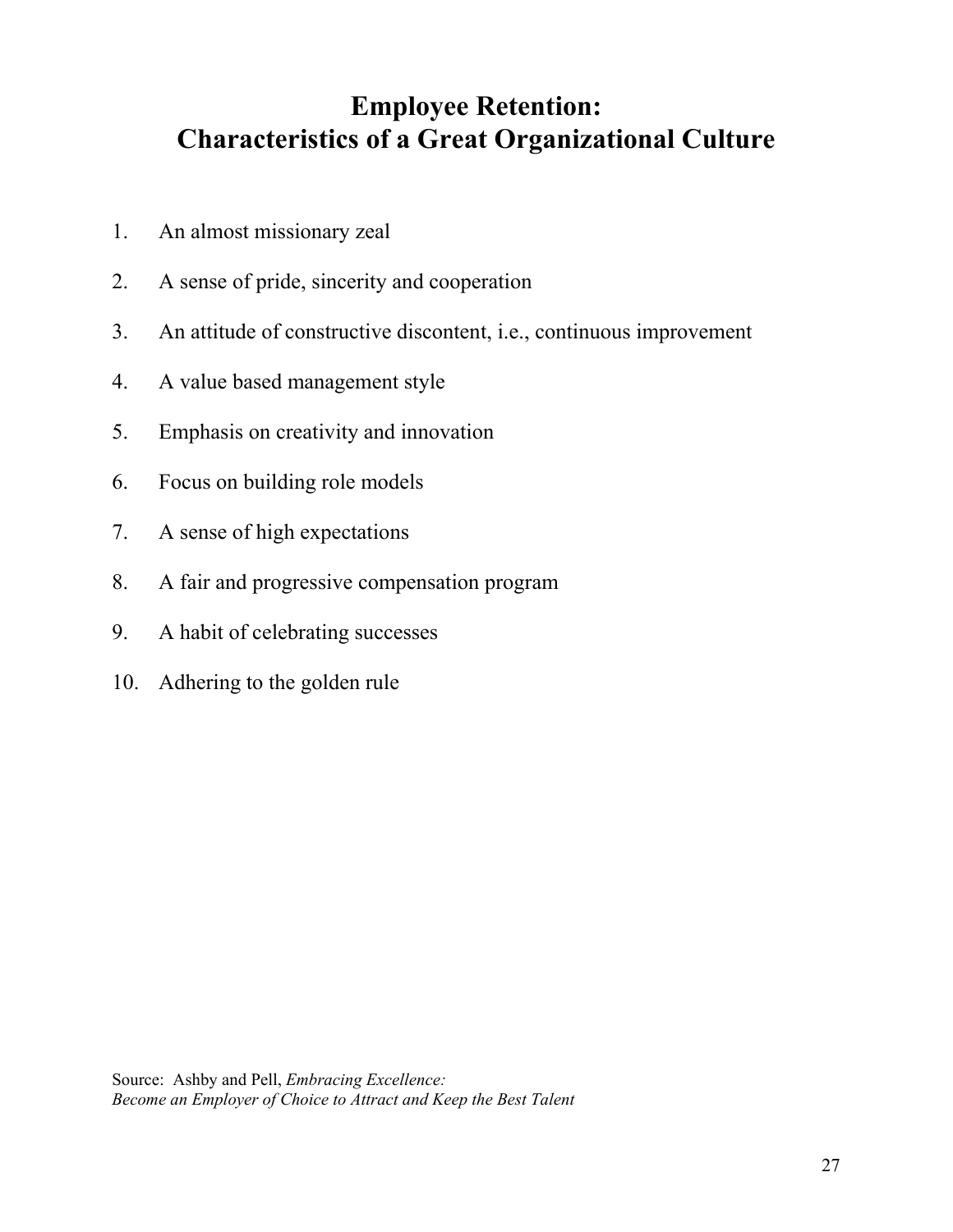# **Rate Your Retention Ability**

Rate yourself on a  $1 - 5$  basis with 1 meaning strongly disagree and 5 meaning strongly agree.

| 1 2 3 4 5 | My wages and benefits are equal to or greater than other<br>organizations competing for the same talent. |
|-----------|----------------------------------------------------------------------------------------------------------|
| 1 2 3 4 5 | I make my employees feel that their work is critical to the success<br>of our organization.              |
| 12345     | I place a high priority on training and development.                                                     |
| 12345     | I am aware of my employees' personal goals and I help them<br>achieve those goals.                       |
| 12345     | I encourage employee input and suggestions.                                                              |
| 12345     | I lead by example.                                                                                       |
| 1 2 3 4 5 | I increase responsibilities for my employees when they are ready<br>to accept them.                      |
| 1 2 3 4 5 | I give people both public and private recognition for their<br>accomplishments.                          |
| 1 2 3 4 5 | My employees feel a sense of pride in their work and their<br>organization.                              |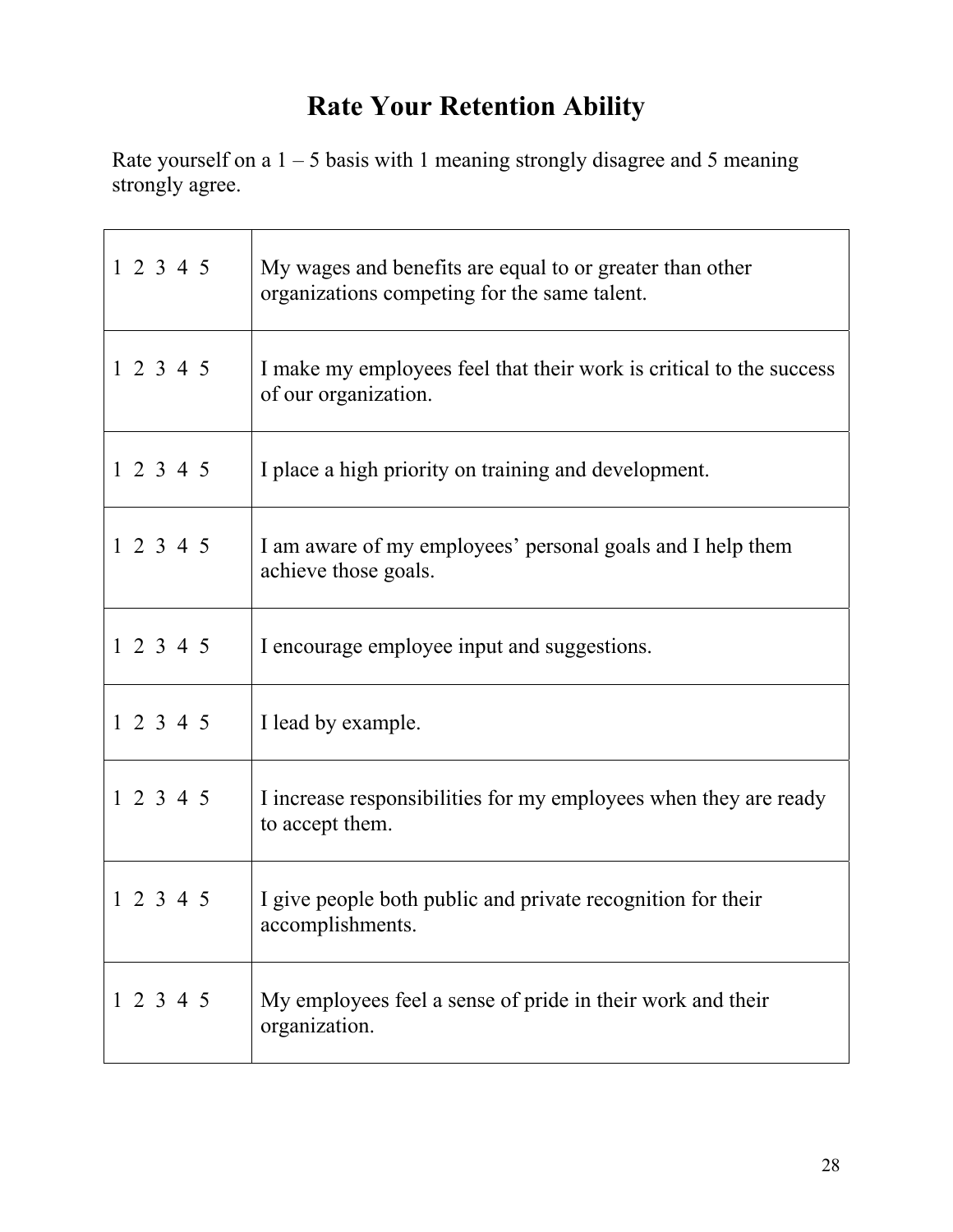### **Recruitment and Selection Summary**

- 1) Develop an employer of choice attitude
- 2) Define the job
- 3) Give yourself time to recruit
- 4) Create a viable applicant pool
- 5) Use a variety of recruiting methods
- 6) Write powerful help want ads
- 7) Use all four selection tools:

Applicant forms Interviews Reference checks Pre-employment tests

- 8) Make the hiring decision
- 9) Develop a retention strategy